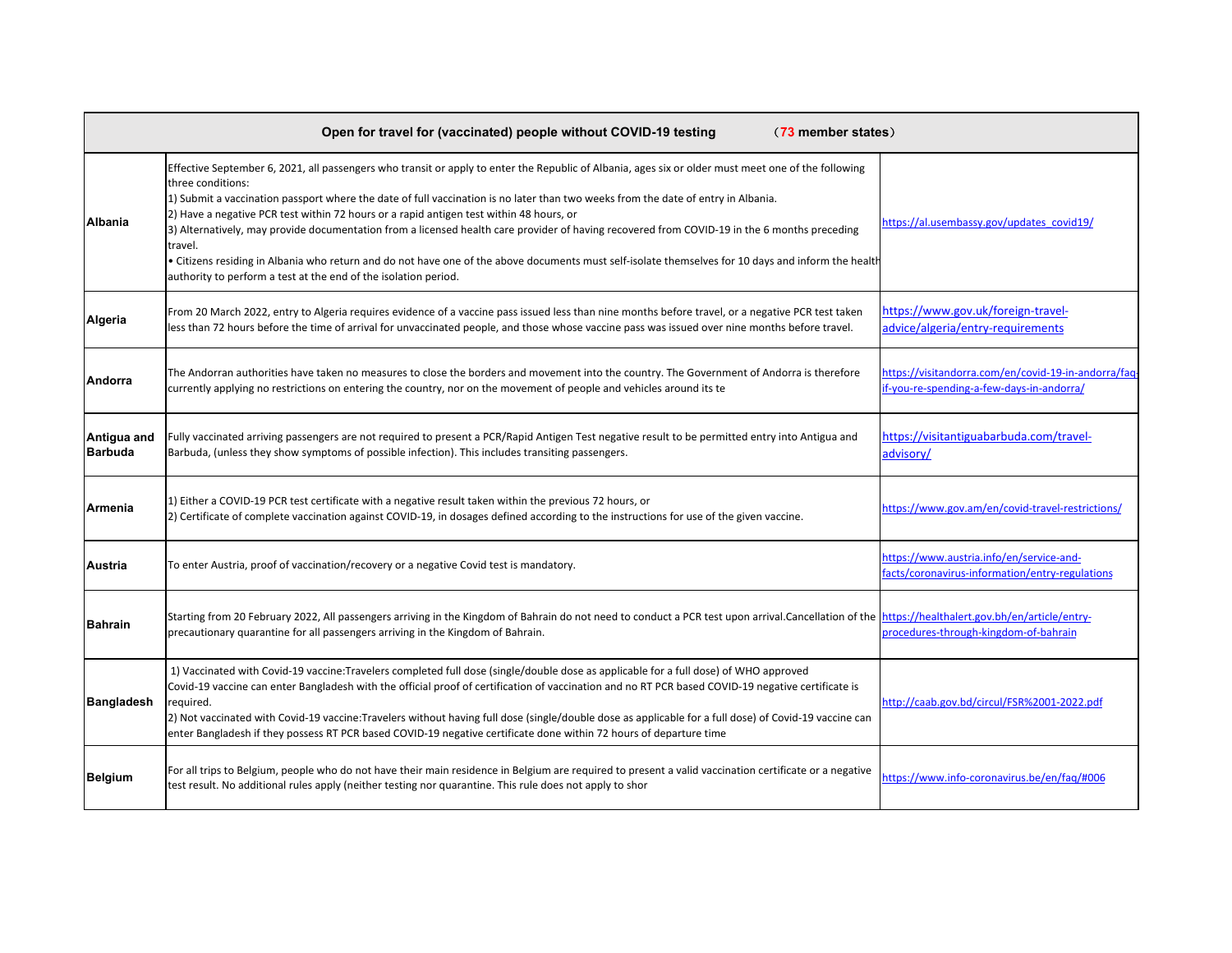| <b>Belize</b>             | Effective March 1, 2022, fully vaccinated travellers no longer require a negative test but must show proof of vaccination for entry into Belize's<br>airport, land borders or sea ports.                                                                                                                                                                                                                                                                                                                                                                                                                                                                                                                                                                                                                                                                                                                                                                                                                                                                                                                                          | https://belizetourismboard.org/news-and-<br>allery/belize-covid-19-travel-<br>updates/#1644266913182-1e31ba74-2de7           |
|---------------------------|-----------------------------------------------------------------------------------------------------------------------------------------------------------------------------------------------------------------------------------------------------------------------------------------------------------------------------------------------------------------------------------------------------------------------------------------------------------------------------------------------------------------------------------------------------------------------------------------------------------------------------------------------------------------------------------------------------------------------------------------------------------------------------------------------------------------------------------------------------------------------------------------------------------------------------------------------------------------------------------------------------------------------------------------------------------------------------------------------------------------------------------|------------------------------------------------------------------------------------------------------------------------------|
| Bosnia and<br>Herzegovina | A foreigner who meets the conditions for entry into Bosnia and Herzegovina prescribed by the Aliens Act may enter Bosnia and Herzegovina if he<br>presents one of the following evidence at the border crossing point of Bosnia and Herzegovina:<br>1) negative finding of a PCR test or rapid antigen test for SARS-CoV-2, which is not more than 48 hours old if it comes from european countries, and<br>if it comes from other countries, which is not more than 72 hours old until arrival at the border crossing of Bosnia and Herzegovina,<br>2)vaccination certificate for a person who received a second dose of the COVID-19 vaccine more than 14 days ago from the date of arrival at the<br>border crossing of Bosnia and Herzegovina or was vaccinated with one dose 14 days ago and more than the day of arrival at the border crossing of<br>Bosnia and Herzegovina, in the case of a vaccine received in one dose,<br>3) a certificate issued by a doctor that he has survived COVID-19 in the past period from 14 days to 180 days from the date of arrival at the border<br>crossing of Bosnia and Herzegovina. | nttp://www.granpol.gov.ba/Content/Read/76?title=<br><b>Stranci</b>                                                           |
| <b>Bostswana</b>          | Fully vaccinated travelers with proof of a booster dose do not need to present negative COVID-19 test results. Others are required to show proof of a<br>negative PCR COVID-19 test within 72 hours of travel and must submit to vaccination on arrival at the Port of Entry.                                                                                                                                                                                                                                                                                                                                                                                                                                                                                                                                                                                                                                                                                                                                                                                                                                                     | https://bw.usembassy.gov/covid-19-information/                                                                               |
| <b>Bulgaria</b>           | 4.4.1. Persons under item 4.4 who present a valid EU digital COVID vaccination certificate for an additional (booster) dose or an equivalent or similar https://coronavirus.bg/bg/az-sum/zavrashtam-se-<br>document under item 9.2.2 need not submit a negative result of a study carried out up to 72 hours befor                                                                                                                                                                                                                                                                                                                                                                                                                                                                                                                                                                                                                                                                                                                                                                                                                | bulgaria                                                                                                                     |
| Cambodia                  | If you're fully vaccinated, you only need to present proof of vaccination to enter Cambodia. The Ministry of Health on March 17 announced that fully<br>vaccinated inbound passengers will no longer be required to show a PCR test result proving they are negative for the coronavirus 72 hours prior to<br>their arrival in Cambodia.                                                                                                                                                                                                                                                                                                                                                                                                                                                                                                                                                                                                                                                                                                                                                                                          | https://www.gov.uk/foreign-travel-<br>advice/cambodia/entry-requirements#entry-<br>rules-in-response-to-coronavirus-covid-19 |
| Cape Verde                | Cape Verde's air and sea borders are open. You'll need to complete an International Travel Form on the Covid19.cv website and show one of the<br>following to enter the country:<br>a valid COVID-19 vaccination certificate showing you are fully vaccinated<br>a COVID-19 recovery certificate showing you recovered from COVID-19 no more than 90 days before you travel<br>a COVID-19 PCR test done 72 hours before departure or an antigen test (Ag-RDT) done 48 hours before departure                                                                                                                                                                                                                                                                                                                                                                                                                                                                                                                                                                                                                                      | https://www.gov.uk/foreign-travel-advice/cape-<br>verde/entry-requirements                                                   |
| Colombia                  | International travelers who entered Colombia should not present a negative PCR test to enter the country. They only have to do their Check-Mig<br>registration 24 hours before their flight at the following link: migracioncolombia.gov.co.                                                                                                                                                                                                                                                                                                                                                                                                                                                                                                                                                                                                                                                                                                                                                                                                                                                                                      | https://colombia.travel/en/covid-19-information                                                                              |
| lCosta Rica               | The Government of Costa Rica does not require tourists entering by air, land or sea to present a negative COVID-19 test, nor quarantine upon arrival                                                                                                                                                                                                                                                                                                                                                                                                                                                                                                                                                                                                                                                                                                                                                                                                                                                                                                                                                                              | https://www.visitcostarica.com/en/costa-<br>rica/planning-your-trip/entry-requirements                                       |
| <b>Croatia</b>            | Passengers coming directly from the countries and/or regions of the European Union, i.e. countries and/or regions of the Schengen area and<br>Schengen associated countries, regardless of their citizenship, will be allowed entry into the Republic of Croatia i                                                                                                                                                                                                                                                                                                                                                                                                                                                                                                                                                                                                                                                                                                                                                                                                                                                                | https://mup.gov.hr/uzg-covid/english/286212                                                                                  |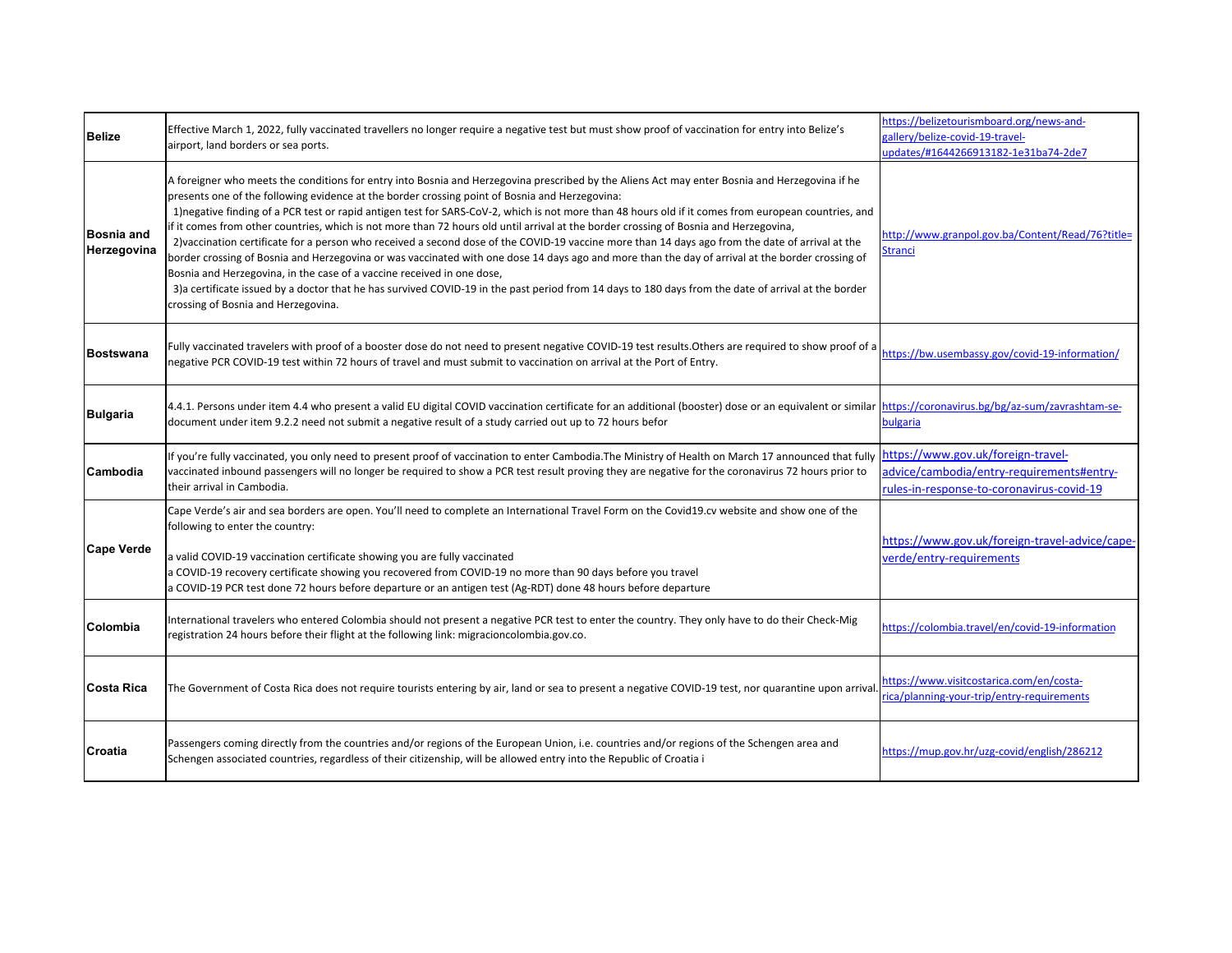| Czech<br><b>Republic</b>     | As of December 27th, 2021, the rules for entry into the Czech Republic will be tightened for foreign nationals.<br>Foreign nationals (who are entitled to enter) travelling to the Czech Republic will have to present a negative PCR test result before the travel. This<br>obligation applies also to vaccinated persons and persons who recovered from COVID-19 in the last six months. It applies to travels from all countries<br>regardless of the level of risk of the COVID-19 transmission. Persons who are not vaccinated or who did not recover from COVID-19 in the last six<br>months, have to undergo a PCR test between 5th and 7th day after arrival.<br>This requirement does not apply to persons vaccinated with the COVID booster shot, children under 12 and children in the age group 12-18 years<br>who are fully vaccinated (booster shot not required). Other exceptions are specified in the protective measure.                                                                                                                                                                                                                                                                                                                                    | https://www.mvcr.cz/mvcren/article/as-of-<br>december-27th-2021-the-rules-for-entry-into-the-<br>czech-republic-will-be-tightened-for-foreign-<br>nationals.aspx |
|------------------------------|-------------------------------------------------------------------------------------------------------------------------------------------------------------------------------------------------------------------------------------------------------------------------------------------------------------------------------------------------------------------------------------------------------------------------------------------------------------------------------------------------------------------------------------------------------------------------------------------------------------------------------------------------------------------------------------------------------------------------------------------------------------------------------------------------------------------------------------------------------------------------------------------------------------------------------------------------------------------------------------------------------------------------------------------------------------------------------------------------------------------------------------------------------------------------------------------------------------------------------------------------------------------------------|------------------------------------------------------------------------------------------------------------------------------------------------------------------|
| <b>Denmark</b>               | If you are vaccinated or previously infected: There are no travel restrictions when entering Denmark.<br>If you<br>are not vaccinated or previously infected: There are no travel restrictions if you enter from EU or Schengen countries.<br>If you enter from a country outside EU and Schengen, you must take a test at a test centre within 24 hours upon entry (self-tests are not valid for this rules/covidtravelrules<br>purpose).                                                                                                                                                                                                                                                                                                                                                                                                                                                                                                                                                                                                                                                                                                                                                                                                                                    | https://en.coronasmitte.dk/travel-                                                                                                                               |
| Dominican<br><b>Republic</b> | Most travelers (for example, from United States, Canada, Argentina, Mexico, Chile, Colombia, Panama, France, Germany, Italy, Russia, Puerto Rico,<br>etc.) do not need to present a negative COVID-19 test upon arrival to enter the Dominican Republic.                                                                                                                                                                                                                                                                                                                                                                                                                                                                                                                                                                                                                                                                                                                                                                                                                                                                                                                                                                                                                      | https://www.godominicanrepublic.com/newsroom/c<br>oronavirus/                                                                                                    |
| Egypt                        | 1) All passengers travelling to Egypt (including Egyptians) must be in possession of negative PCR test certificate for COVID-19 with Quick Response<br>(QR) code, taken at a maximum of 72 hours before their flight departure time.<br>2) It is reported that the Government of Egypt will also allow travelers to enter with proof of a WHO-approved COVID-19 vaccination. The<br>vaccination certificate must comply with the rules of the issuing country and contain a QR code. Note: most U.S. vaccination cards, including those<br>issued by the Centers for Disease Control, do not include a QR code required by the Government of Egypt, and, as a result most U.S. vaccination<br>cards are not accepted by Egyptian authorities.<br>3) Except for the Janssen / Johnson & Johnson vaccine, two doses are always required. The Egyptian authorities do not recognize vaccination of a<br>recovered person with just one vaccination dose.<br>4) Passengers travelling from Japan, China, Thailand, North America, South America, Canada, London Heathrow, Paris, and Frankfurt will be allowed<br>to provide the test certificate performed at a maximum of 96 hours prior to flight departure, due to the long travel and transit period from these<br>airports. | https://eg.usembassy.gov/u-s-citizen-services/covid-<br>19-information/                                                                                          |
| <b>El Salvador</b>           | The General Directorate of Migration and Aliens informed the entire Salvadoran and foreign population that, as of November 17, 2021, El Salvador<br>eliminates the sanitary requirements for entry into the national territory related to the presentation of nega                                                                                                                                                                                                                                                                                                                                                                                                                                                                                                                                                                                                                                                                                                                                                                                                                                                                                                                                                                                                            | https://www.mitur.gob.sv/el-salvador-flexibiliza-las-<br>medidas-sanitarias-para-ingresar-al-pais/                                                               |
| <b>Estonia</b>               | If you are vaccinated against COVID-19 or have had the disease, you must be prepared to submit a respective certificate. In case you don't have a<br>certificate, you must present or do a coronavirus test. The obligation of testing and isolation depends on the level of the risk in Estonia at the time of<br>travelling and the country from which you arrive. All people with symptoms of the disease must self-isolate.                                                                                                                                                                                                                                                                                                                                                                                                                                                                                                                                                                                                                                                                                                                                                                                                                                               | https://kriis.ee/en/travelling-crossing-state-<br>border/travelling-estonia/testing-covid-certificates-<br>self-isolation                                        |
| Finland                      | There are no entry restrictions when arriving from these countries(EU and Schengen countries,green list countries and regions). Person may be<br>granted entry into Finland from any country if they present:<br>1)a certificate of a complete and valid vaccination seriesLink to an external website, Opens in a new tab. At least 7 days must have passed since the<br>last vaccine dose has been received OR<br>2) a single certificate that the person has recovered from covid-19 virus and has gotten one dose of vaccine. It is equated to a complete covid-19<br>vaccination series. OR<br>3)EU digital COVID certificateLink to an external website, Opens in a new tab that proves the person has recovered from covid-19 within 6 months.<br>4) All the above-mentioned requirements apply to persons born in 2006 or earlier.                                                                                                                                                                                                                                                                                                                                                                                                                                    | https://raja.fi/en/guidelines-for-border-traffic-during<br>pandemic#3externalborder                                                                              |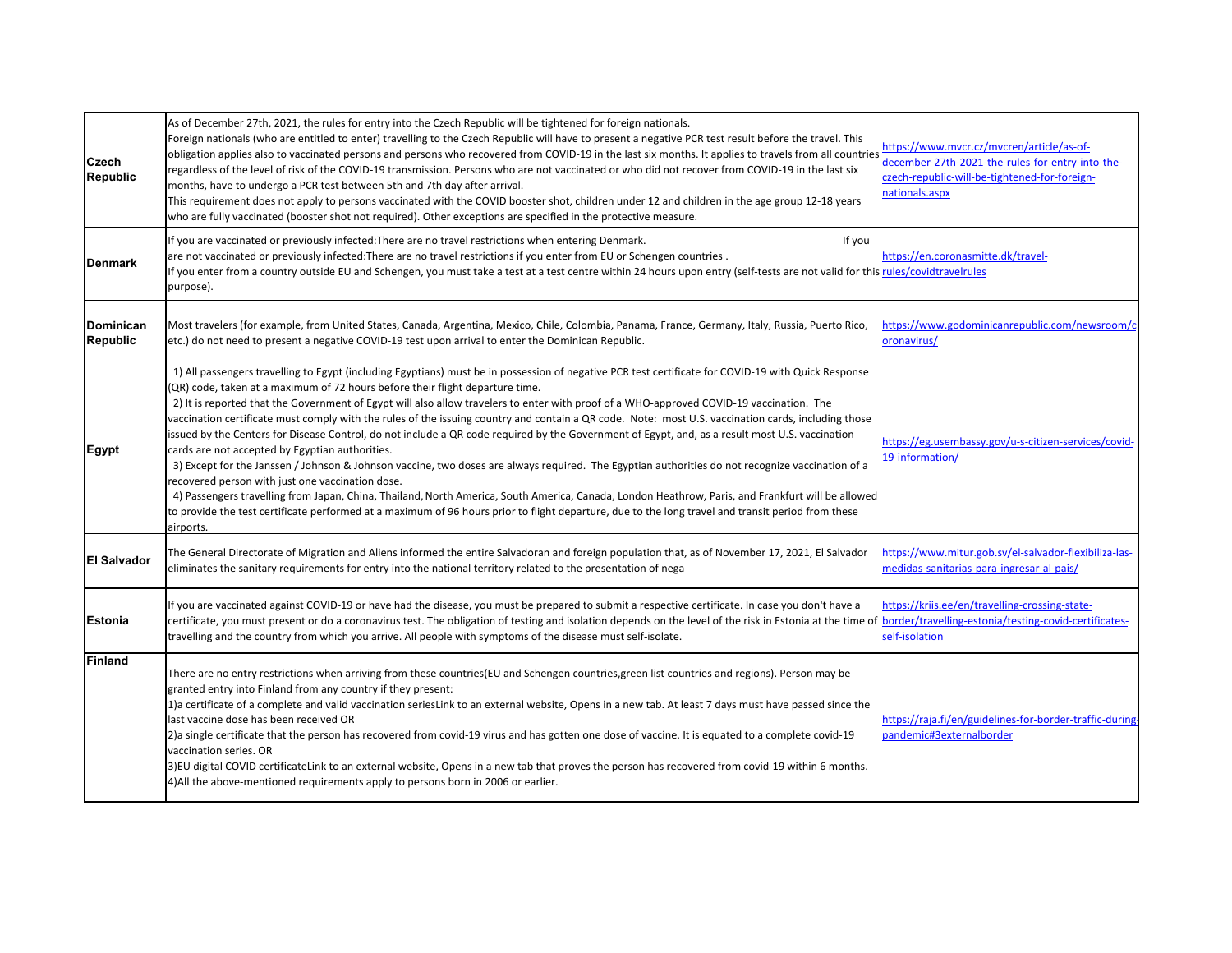| France           | Since February 12, 2022,<br>1) For travelers<br>vaccinated within the meaning of European regulations, no more tests is required on departure. Proof of a complete vaccination schedule becomes<br>sufficient to arrive in France, regardless of the country of origin, as was the case before the distribution of the Omicron variant.<br>[2] For unvaccinated travellers, the obligation to present a negative test to travel to France remains, but the measures on arrival (test, isolation) are<br>lifted when they come from countries on the "green" list, characterized by a moderate circulation of the virus.<br>3) When unvaccinated travelers come from a country on the "orange" list, they must continue to present a compelling reason justifying the need for<br>them to come to mainland France and may still be subject to a random test on arrival. Travelers who test positive will have to isolate themselves, in<br>accordance with the recommendations of the Health Insurance. | https://www.interieur.gouv.fr/covid-19-international-<br>travel                                                                                                                                                    |
|------------------|--------------------------------------------------------------------------------------------------------------------------------------------------------------------------------------------------------------------------------------------------------------------------------------------------------------------------------------------------------------------------------------------------------------------------------------------------------------------------------------------------------------------------------------------------------------------------------------------------------------------------------------------------------------------------------------------------------------------------------------------------------------------------------------------------------------------------------------------------------------------------------------------------------------------------------------------------------------------------------------------------------|--------------------------------------------------------------------------------------------------------------------------------------------------------------------------------------------------------------------|
| Gabon            | Travelers are not required to take a negative COVID-19 test (PCR and/or serology) result.                                                                                                                                                                                                                                                                                                                                                                                                                                                                                                                                                                                                                                                                                                                                                                                                                                                                                                              | https://ga.usembassy.gov/u-s-citizen-<br>services/coronavirus-update/                                                                                                                                              |
| Gambia           | Vaccinated travellers are not required to have a negative COVID-19 test result before arrival in the Gambia.                                                                                                                                                                                                                                                                                                                                                                                                                                                                                                                                                                                                                                                                                                                                                                                                                                                                                           | https://gm.usembassy.gov/u-s-citizen-services/covid-<br>19-information/                                                                                                                                            |
| Georgia          | From March 1, 2022, citizens of all countries, traveling by air, land, or sea from any country may enter Georgia if they present the document<br>confirming the full course of any COVID-19 vaccination OR present a negative PCR test taken within 72 hours (96 h)                                                                                                                                                                                                                                                                                                                                                                                                                                                                                                                                                                                                                                                                                                                                    | https://raia.fi/en/guidelines-for-border-traffic-during<br>pandemic#3externalborder                                                                                                                                |
| Germany          | People who are fully vaccinated against the coronavirus (SARS-CoV-2) with vaccines approved by the European Medicines Agency (EMA) (or<br>equivalents of these vaccines used in non-EU countries) can enter Germany from non-EU countries (with the exception of China due to the lack of<br>possibility of mutual entry). Such individuals can also enter Germany for the purpose of visits or tourism. Fully vaccinated individuals as defined<br>above can apply for visas at a German mission abroad if required.                                                                                                                                                                                                                                                                                                                                                                                                                                                                                  | https://www.bmi.bund.de/SharedDocs/faqs/EN/topi<br>cs/civil-protection/coronavirus/travel-restrictions-<br>order-control/IV-restrictions-applying-to-air-and-<br>ea-travel-outside-of-europe/what-rules-apply-for- |
| <b>Guatemala</b> | Effective March 11, 2022, the Government of Guatemala has imposed the following COVID-related entry requirements<br>Passengers who are Guatemalan citizens, foreigners, residents, accredited diplomats, or airline crew whose final destination is Guatemala must<br>present one of the following:                                                                                                                                                                                                                                                                                                                                                                                                                                                                                                                                                                                                                                                                                                    | https://gt.usembassy.gov/alert-covid-19-2/                                                                                                                                                                         |
| <b>Honduras</b>  | Effective June 2, 2021, The Government of Honduras has updated its requirements for entry into the country. All travelers must still complete the<br>online pre-check form, but fully vaccinated individuals with their original vaccination certificate are no longer required to provide proof of a negative<br>COVID test upon entry in Honduras.<br>1) Proof of Full Vaccination: Passengers must provide the original vaccination certificate documenting complete COVID-19 vaccination (two doses of<br>most vaccines; one dose of Johnson & Johnson) with at least 14 days after receipt of the final dose.<br>2) COVID-19 Test: Passengers who cannot provide proof of full vaccination must hand-carry the negative test results for a PCR, Antigen or ELISA<br>COVID-19 test taken less than 72 hours before entry into Honduras. Passengers must show the test results at check-in.                                                                                                         | https://hn.usembassy.gov/covid-19-information/                                                                                                                                                                     |
| <b>Hungary</b>   | On 7 March 2022, Government Decree No. 77 of 2022 (III. 4.) on the termination of certain safety measures against the coronavirus pandemic<br>entered into force, which repealed Government Decree No. 408 of 2020 (VIII. 30.) on travel restrictions during the period of state of epidemiological<br>preparedness.                                                                                                                                                                                                                                                                                                                                                                                                                                                                                                                                                                                                                                                                                   | https://www.police.hu/en/content/for-the-<br>attention-of-travelers                                                                                                                                                |
| liceland         | There are no COVID-19 restrictions in Iceland, either domestically or at the border.                                                                                                                                                                                                                                                                                                                                                                                                                                                                                                                                                                                                                                                                                                                                                                                                                                                                                                                   | https://island.is/en/p/entry                                                                                                                                                                                       |
| India            | Fully vaccinated travelers from 88 countries/regions with COVID-19 vaccination certificates issued from these countries are not required to provide<br>proof of a negative COVID-19 test result before traveling to India. Travelers must upload their COVID-19 vaccination certificate through the Air<br>Suvidha portal.                                                                                                                                                                                                                                                                                                                                                                                                                                                                                                                                                                                                                                                                             | GuidelinesforInternationalarrivalsupdatedon10thFeb<br>uary2022.pdf (mohfw.gov.in)                                                                                                                                  |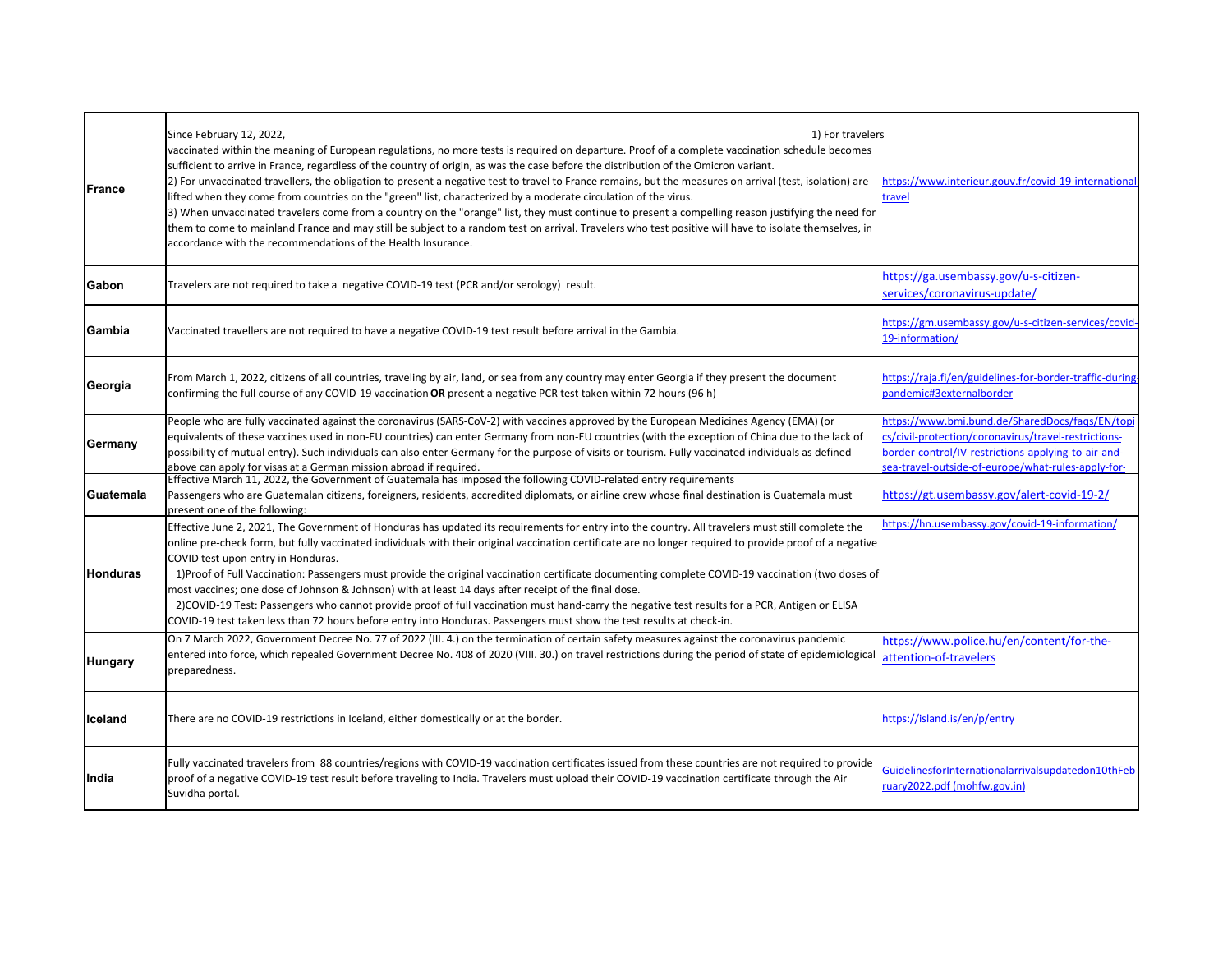| <b>I</b> reland | Passengers from overseas to Ireland with:an accepted proof of vaccination, or proof of recovery from COVID-19 in the prior 6 months do not have to government-advice-on-international-<br>show an additional pre-departure COVID-19 test result.                                                                                                                                                                                                                                                                                                                                          | https://www.gov.ie/en/publication/77952-<br>travel/#passengers-arriving-into-ireland-from-<br>outside-eueea-eu-iceland-lichtenstein-and-norway |
|-----------------|-------------------------------------------------------------------------------------------------------------------------------------------------------------------------------------------------------------------------------------------------------------------------------------------------------------------------------------------------------------------------------------------------------------------------------------------------------------------------------------------------------------------------------------------------------------------------------------------|------------------------------------------------------------------------------------------------------------------------------------------------|
| <b>Italy</b>    | With the following Ordinance of the Minister of Health, as of 1 March 2022 (up to 31 March 2022), the Country lists are eliminated and the rules<br>regulating entry into the national territory are now standardized. Entry into Italy shall be authorized upon the submission of:                                                                                                                                                                                                                                                                                                       | https://www.esteri.it/en/ministero/normativaonline<br>/focus-cittadini-italiani-in-rientro-dall-estero-e-<br>cittadini-stranieri-in-italia/    |
|                 | - the Passenger Locator Form (PLF) in digital of paper format;                                                                                                                                                                                                                                                                                                                                                                                                                                                                                                                            |                                                                                                                                                |
| Jordan          | The government announced on 17 Feb 2022 that travelers to the Kingdom, whether Jordanians or foreigners, are no longer required to undergo a<br>PCR test upon arrival to the Kingdom via any entry point.                                                                                                                                                                                                                                                                                                                                                                                 | http://international.visitjordan.com/MediaCenter/Sh<br>owNews/33#news                                                                          |
| Kenya           | All travelers arriving into Kenya through any point of entry must have a certificate of COVID 19 vaccination. All travelers coming to Kenya who are<br>fully vaccinated shall be exempt from the requirement of a PCR test.                                                                                                                                                                                                                                                                                                                                                               | https://www.kcaa.or.ke/sites/default/files/covid<br>19/documents/COVID-<br>19 TRAVEL REQUIREMENTS 13.3.2022.pdf                                |
| <b>Kuwait</b>   | 1) Fully vaccinated arriving travelers will no longer need a pre-departure or arrival PCR test, and they will no longer have any quarantine<br>requirements. 2) Unvaccinated travelers must carry a negative PCR test within at least 72 hours before the flight's departure, they must stay in home<br>quarantine for seven days after arrival, and they must conduct a PCR test on the seventh day to end the quarantine.                                                                                                                                                               | https://kw.usembassy.gov/covid-19-<br>information/                                                                                             |
| Kyrgyzstan      | Travelers must provide a negative PCR test. PCR tests must be taken no more than 72 hours before arrival into Kyrgyzstan. As of February 11, 2021,<br>travelers may show their original vaccine card showing proof of vaccination against COVID-19 instead of a negative PCR test.                                                                                                                                                                                                                                                                                                        | https://kg.usembassy.gov/covid-19-information/                                                                                                 |
| Latvia          | Fully vaccinated travelers are required to have a vaccination certificate issued in the EU Member States and EEA countries, the Swiss Confederation,<br>or the United Kingdom, United States, Australia, New Zealand, or Canada.<br>Travelers arriving from countries that are not the EU Member States and EEA countries, the Swiss Confederation, and the United Kingdom, the<br>United States, Australia, New Zealand, or Canada must have a vaccination certificate in English or in the language of the exit State. These documents<br>may be presented in paper or electronic form. | https://www.spkc.gov.lv/lv/valstu-saslimstibas-<br>raditaji-ar-covid-19-0                                                                      |
| Lebanon         | Fully vaccinated travelers are not required to have a negative COVID-19 test result before traveling to Lebanon.                                                                                                                                                                                                                                                                                                                                                                                                                                                                          | https://www.moph.gov.lb/en/MoPHPASS                                                                                                            |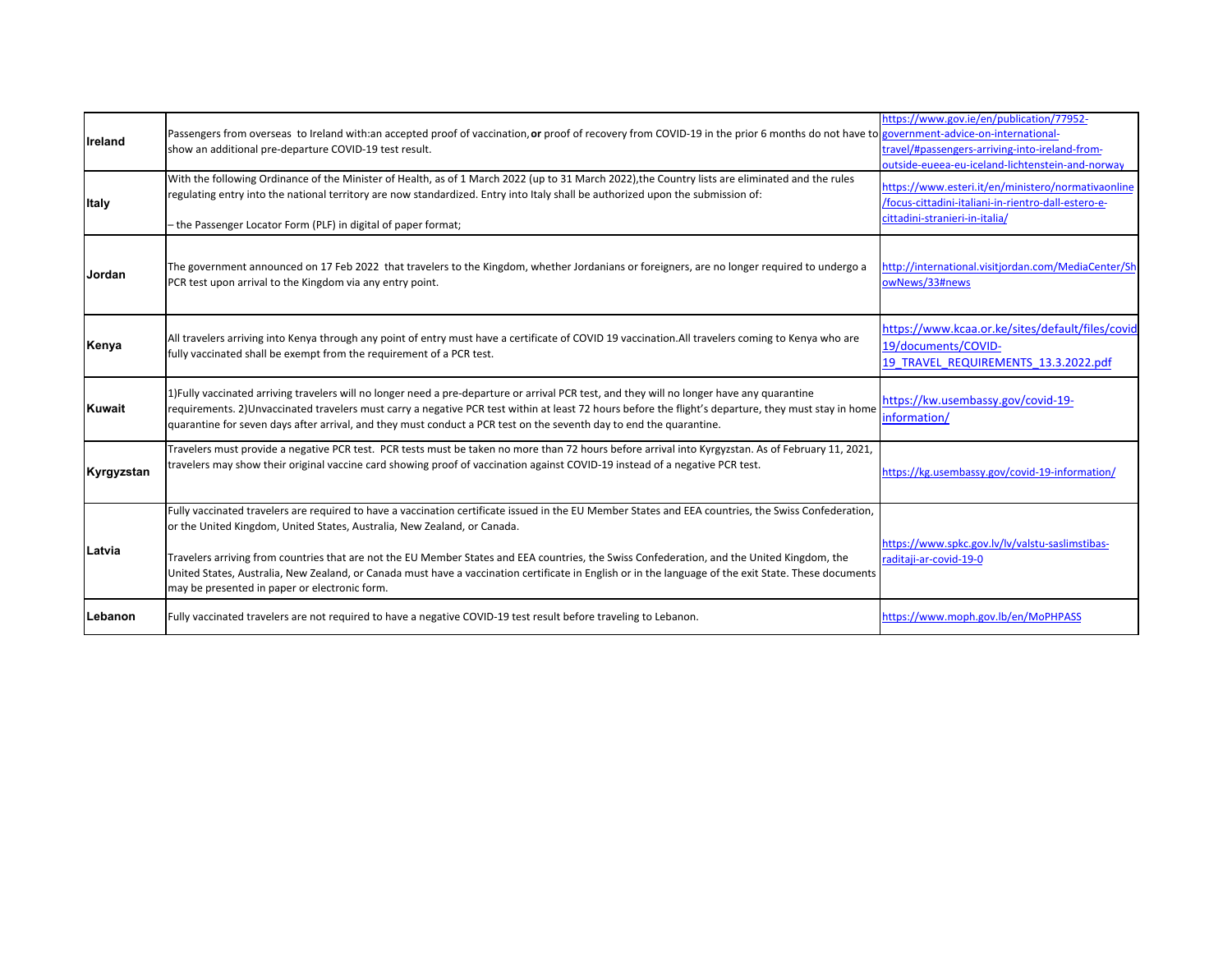| Lithuania  | Testing requirement upon entry to Lithuania will not apply in the case of:<br>1) persons<br>returning or arriving from the countries of the European Economic Area, the Swiss Confederation, the United Kingdom of Great Britain and Northern<br>Ireland, the Principality of Andorra, the Principality of Monaco, the Republic of San Marino and the Holy See (Vatican City State);<br>2) crew members, who are employed in Lithuanian companies engaged in international commercial transportation, or who carry out international<br>commercial transportation by all the means of transport, and seafarers; those transiting through Lithuania;<br>3) Those holding a document from a medical establishment that proves the recovery of COVID-19 disease (coronavirus infection) confirmed by a<br>positive result of a SARS-CoV-2 PCR test, where maximum 180 days have passed of the positive testing before the return/arrival in the Republic of<br>Lithuania (a serological antibody test result will not be recognised).<br>4) those who hold a document issued by a medical establishment, a country-specific vaccination certificate, or an international vaccination certificate<br>confirming:<br>5) foreigners entering the Republic of Lithuania for special humanitarian reasons, at the permission of the Minister for the Interior of the Republic of<br>Lithuania (they will have, within 24 hours of the arrival in Lithuania, to contact a medical facility that performs COVID-19 tests to book a testing<br>appointment and take a test in due time). | https://nvsc.lrv.lt/en/information-on-covid-19/for-<br>arrivals-from-abroad                                                  |
|------------|-------------------------------------------------------------------------------------------------------------------------------------------------------------------------------------------------------------------------------------------------------------------------------------------------------------------------------------------------------------------------------------------------------------------------------------------------------------------------------------------------------------------------------------------------------------------------------------------------------------------------------------------------------------------------------------------------------------------------------------------------------------------------------------------------------------------------------------------------------------------------------------------------------------------------------------------------------------------------------------------------------------------------------------------------------------------------------------------------------------------------------------------------------------------------------------------------------------------------------------------------------------------------------------------------------------------------------------------------------------------------------------------------------------------------------------------------------------------------------------------------------------------------------------------------------------------------------|------------------------------------------------------------------------------------------------------------------------------|
| Luxembourg | Additional conditions apply for any travel by air transport to the Grand Duchy. Persons over the age of 12 years and 2 months, authorised to enter<br>Luxembourg (regardless of nationality), must present, before boarding a flight to Luxembourg:1)either a vacc                                                                                                                                                                                                                                                                                                                                                                                                                                                                                                                                                                                                                                                                                                                                                                                                                                                                                                                                                                                                                                                                                                                                                                                                                                                                                                            | https://covid19.public.lu/en/travellers/visiting-<br>uxembourg.html                                                          |
| Maldives   | Effective from March 13th, 2022, PCR is not mandatory to enter the Maldives.                                                                                                                                                                                                                                                                                                                                                                                                                                                                                                                                                                                                                                                                                                                                                                                                                                                                                                                                                                                                                                                                                                                                                                                                                                                                                                                                                                                                                                                                                                  | https://immigration.gov.mv/faq-for-visiting-the-<br>maldives/                                                                |
| Malta      | Fully vaccinated travelers arriving from United States (see 104 additional countries) are not required to have a negative COVID-19 test result.<br>Travelers must have a valid vaccination certificate that is accepted by the Maltese Ministry of Health.                                                                                                                                                                                                                                                                                                                                                                                                                                                                                                                                                                                                                                                                                                                                                                                                                                                                                                                                                                                                                                                                                                                                                                                                                                                                                                                    | https://deputyprimeminister.gov.mt/en/health-<br>promotion/covid-19/Pages/travel.aspx                                        |
| Mexico     | Travelers are not required to provide proof of a negative COVID-19 test result before traveling to Mexico. Travelers who are connecting through a<br>different country on the way to Mexico should check the testing requirements of the country they are transiting through.                                                                                                                                                                                                                                                                                                                                                                                                                                                                                                                                                                                                                                                                                                                                                                                                                                                                                                                                                                                                                                                                                                                                                                                                                                                                                                 | https://embamex.sre.gob.mx/eua/index.php/en/201<br>6-04-09-20-40-51/tourism/1760-mexico-s-covid-19-<br>monitoring-system     |
| Monaco     | Anyone aged 16 or over, whatever their nationality, who enters the Principality and comes from a foreign country classified in the green zonemust<br>present:<br>1) Either the negative result of a PCR or antigen test of less than 24 hours<br>2) Or a complete vaccination;<br>3) Or proof of a<br>covid19 recovery certificate: positive PCR test older than 11 days and less than 6 months                                                                                                                                                                                                                                                                                                                                                                                                                                                                                                                                                                                                                                                                                                                                                                                                                                                                                                                                                                                                                                                                                                                                                                               | https://covid19.mc/en/travel/i-come-from-abroad/                                                                             |
| Mongolia   | COVID-19 related restrictions for entry have been lifted. Negative COVID-19 PCR tests before and after arrival are no longer required.                                                                                                                                                                                                                                                                                                                                                                                                                                                                                                                                                                                                                                                                                                                                                                                                                                                                                                                                                                                                                                                                                                                                                                                                                                                                                                                                                                                                                                        | https://www.gov.uk/foreign-travel-<br>advice/mongolia/entry-requirements#entry-<br>rules-in-response-to-coronavirus-covid-19 |
| Montenegro | Travelers who received a full course of vaccination for COVID-19 with a valid certificate are not required to have a negative COVID-19 test on arrival<br>in Montenegro.                                                                                                                                                                                                                                                                                                                                                                                                                                                                                                                                                                                                                                                                                                                                                                                                                                                                                                                                                                                                                                                                                                                                                                                                                                                                                                                                                                                                      | https://wapi.gov.me/download/5c8a573a-0aa6-4b05<br>b93c-ac3f88206a72?version=1.0                                             |
| Namibia    | Effective March 17, 2022, fully vaccinated travelers are no longer required to produce a negative PCR test result upon arrival at a Namibian Points of https://na.usembassy.gov/covid-19-<br>Entry, but are instead required to present an authentic, valid vaccination card at Point of Entry.                                                                                                                                                                                                                                                                                                                                                                                                                                                                                                                                                                                                                                                                                                                                                                                                                                                                                                                                                                                                                                                                                                                                                                                                                                                                               | information/                                                                                                                 |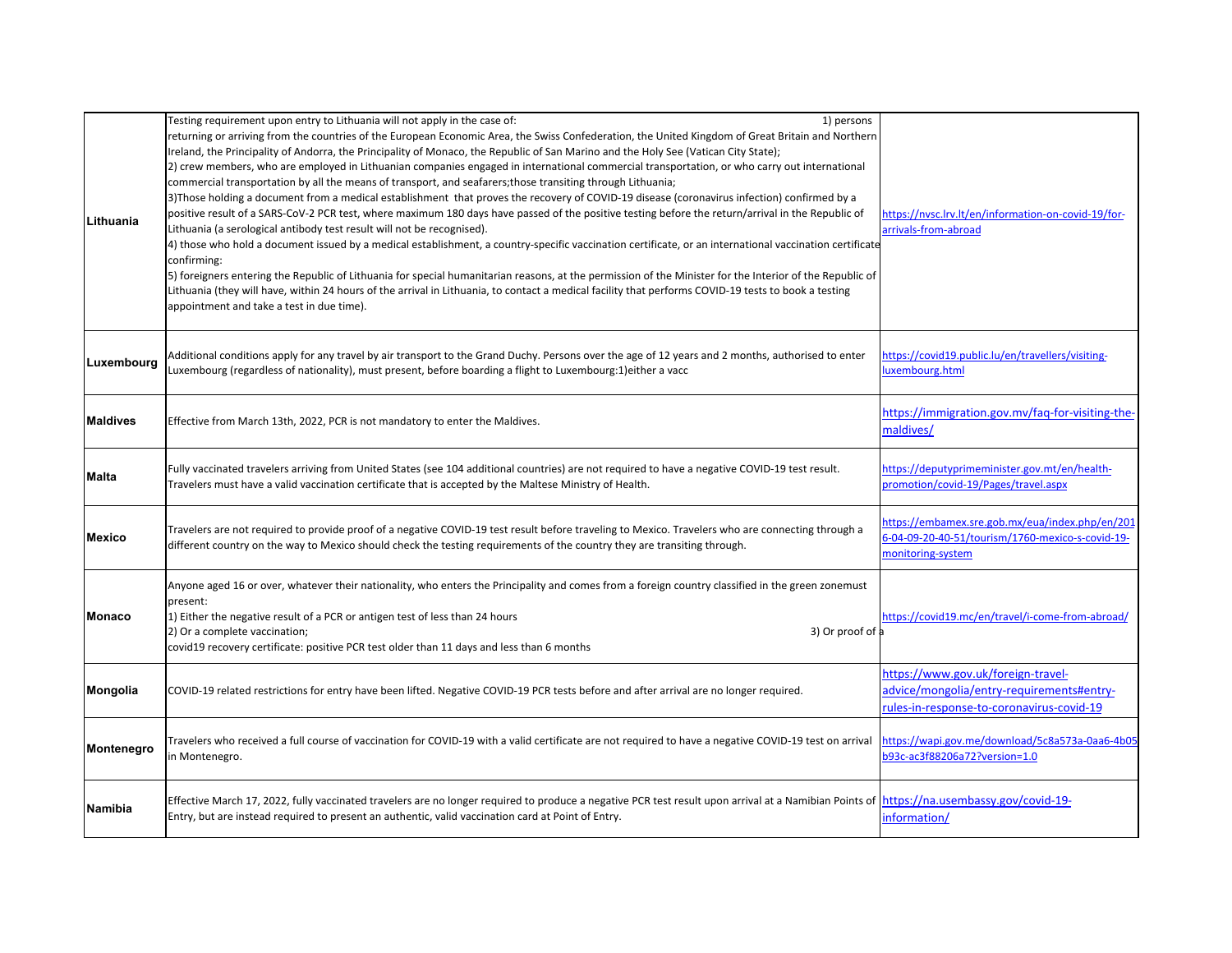| <b>Nepal</b>                     | Effective March 10,2022, passengers entering Nepal from abroad by air or land must submit a certificate of full vaccination against COVID-<br>19. Passengers who fail to submit such certificate will have to submit the certificate with nagative report of COVIS-19 test(RTPCR, True NAAT, Gene<br>Xpert) within 72 hours of starting the journey.                                                                                                               | https://www.immigration.gov.np/post/notice-5                                                                                                                   |
|----------------------------------|--------------------------------------------------------------------------------------------------------------------------------------------------------------------------------------------------------------------------------------------------------------------------------------------------------------------------------------------------------------------------------------------------------------------------------------------------------------------|----------------------------------------------------------------------------------------------------------------------------------------------------------------|
| <b>North</b><br><b>Macedonia</b> | Fully vaccinated travelers are not required to provide proof of a negative COVID-19 test result before traveling to Northern Macedonia. All<br>passengers coming from the medium- and high-risk countries must be in self-isolation for 14 days in their homes and to report to the authorities<br>should they feel any symptoms.                                                                                                                                  | https://koronavirus.gov.mk/en/seek-help-or-report-<br>rregularities/application-for-people-returning-from-<br>ravels:                                          |
| Norway                           | There are no longer special requirements for entry into Norway due to the corona situation. The same rules as before the corona pandemic apply<br>now.                                                                                                                                                                                                                                                                                                             | https://www.udi.no/en/corona/about-the-corona-<br>situation/                                                                                                   |
| Oman                             | Non-citizen travelers aged 18 and above traveling to the Sultanate of Oman are required to present a vaccination certificate indicating that they haven https://www.omanairports.co.om/news/update-on-<br>received at least two doses of the approved COVID-19 vaccine at least 14 days before traveling.                                                                                                                                                          | ravel-restrictions-related-to-covid-19/                                                                                                                        |
| Pakistan                         | Pre-boarding negative PCR has been abolished for fully vaccinated inbound travelers. However, non-vaccinated individuals over 12 years will require https://storage.covid.gov.pk/uploads/policies/Revise<br>pre-boarding negative PCR (72 hours old)                                                                                                                                                                                                               | d%20Inbound%20Policy.pdf                                                                                                                                       |
| Panama                           | Visitors from all countries are welcome to visit Panama, however, non-vaccinated travelers or travelers with less than 2 (two) doses will have to<br>present a negative COVID-19 test for entry.                                                                                                                                                                                                                                                                   | https://www.tourismpanama.com/plan-your-<br>/acation/advisories                                                                                                |
| Peru                             | Travelers with valid proof of being fully vaccinated are not required to have a negative COVID-19 test result before traveling to Peru.                                                                                                                                                                                                                                                                                                                            | https://busquedas.elperuano.pe/normaslegales/decr<br>eto-supremo-que-modifica-el-decreto-supremo-n-<br>184-2020-decreto-supremo-no-151-2021-pcm-<br>1988484-1/ |
| Romania                          | Fully vaccinated travelers are not required to have a negative COVID-19 test result before traveling to Romania.                                                                                                                                                                                                                                                                                                                                                   | http://www.cnscbt.ro/index.php/sfaturi-pentru-<br>calatori?limit=10&limitstart=30                                                                              |
| <b>San Marino</b>                | Health Minister Roberto Speranza has signed a new ordinance establishing, with effect from 1 March, the same rules for arrivals to Italy from all non-IdettaglioContenutiNuovoCoronavirus.isp?lingua=en<br>European countries as those already in force for European countries. For entry to the national territory,                                                                                                                                               | https://www.salute.gov.it/portale/nuovocoronavirus<br>lish&id=5412&area=nuovoCoronavirus&menu=vuot                                                             |
|                                  | The Saudi Arabian Government will allow travelers from all countries to enter the Kingdom if they are fully vaccinated (with booster for vaccines with<br>Saudi Arabia   which it is required) with an approved COVID-19 vaccine, including: Pfizer, Moderna, Oxford AstraZeneca, Johnson and Johnson, Sinopharm, Sinovac,<br>Covaxin, Sputnik and Covovax. Negative COVID-19 test (PCR and/or serology) is not required for entry to Saudi Arabia.                | https://sa.usembassy.gov/u-s-citizen-services/covid-<br>19-information/                                                                                        |
| Senegal                          | All travelers to Senegal over the age of two years must present either a:<br>1) COVID-19 vaccination certificate showing that they were fully vaccinated with AstraZeneca (SK Bioscience or Vaxzevria), Covishield, Janssen J&J,<br>Moderna, Pfizer-BioNTech, Sinovac, or Sinopharm at least 14 days before departure; or<br>[2] A negative COVID-19 PCR or RT-PCR test result issued at most 5 days before arrival. The test result must be in English or French. | https://sn.usembassy.gov/covid-19-information/                                                                                                                 |
| Slovakia                         | Travelers arriving from 63 countries are not required to provide proof of a negative COVID-19 test result before traveling to Slovakia.                                                                                                                                                                                                                                                                                                                            | https://www.minv.sk/?entry-of-foreigners-into-the-<br>erritory-of-the-slovak-republic-during-an-emergency<br>situation                                         |
| Slovenia                         | As of 19 February 2022, restrictions due to Covid-19 no longer apply when entering Slovenia. This means that the RVT (recovered/vaccinated/tested) https://www.gov.si/en/topics/coronavirus-disease-<br>condition no longer has to be met at the border and travellers will no longer be ordered to quarantine at home.                                                                                                                                            | covid-19/border-crossing/                                                                                                                                      |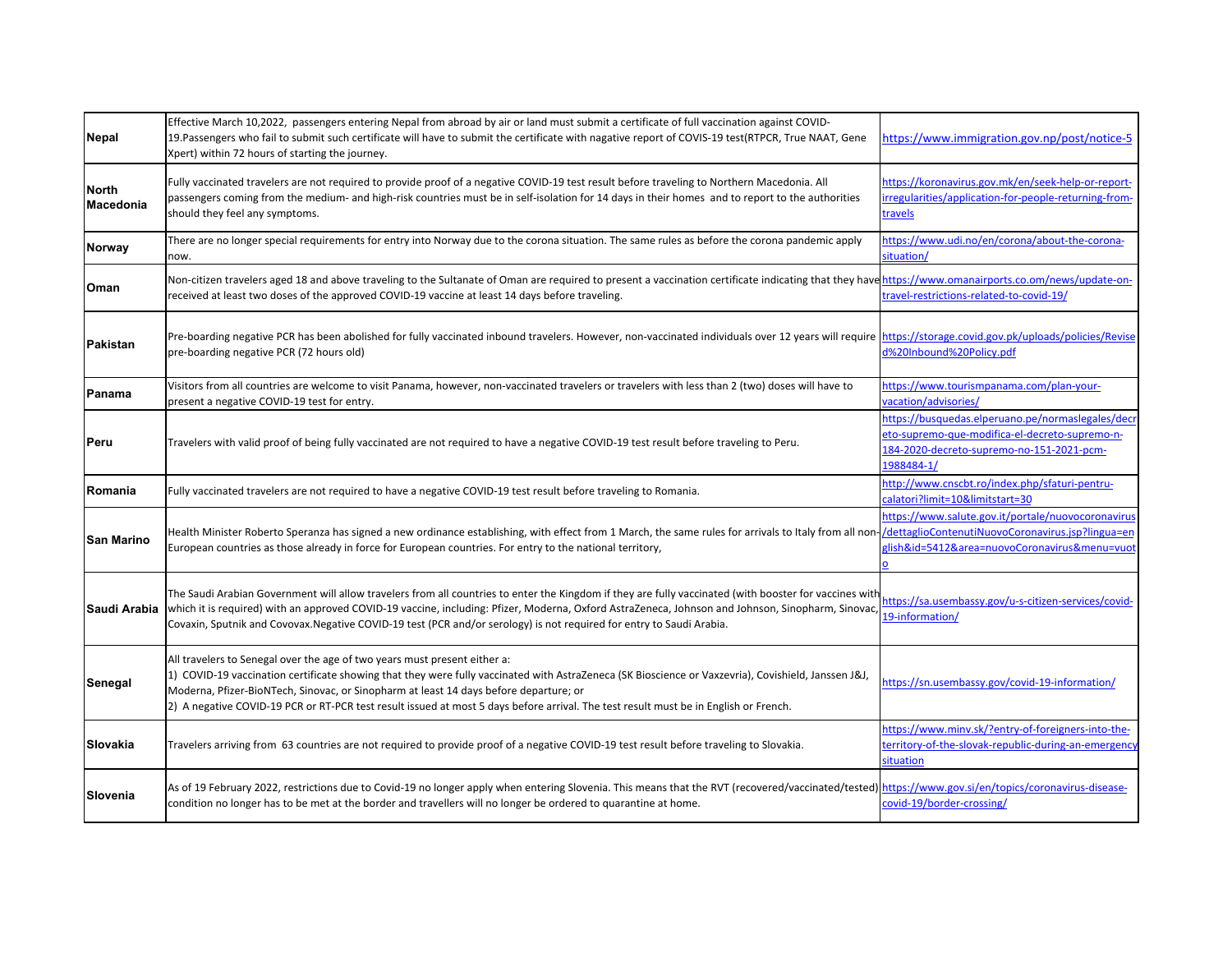| <b>Spain</b>                          | Vaccinated travelers are not required to have a negative COVID-19 test result before traveling to Spain. Travelers under the age of 12 are exempted<br>from showing proof of vaccination or pre-travel negative test results.                                                                                                                                                                                                                                                                                                                                                                       | https://www.sanidad.gob.es/en/profesionales/salud<br>Publica/ccayes/alertasActual/nCov/spth.htm                                                                                                            |
|---------------------------------------|-----------------------------------------------------------------------------------------------------------------------------------------------------------------------------------------------------------------------------------------------------------------------------------------------------------------------------------------------------------------------------------------------------------------------------------------------------------------------------------------------------------------------------------------------------------------------------------------------------|------------------------------------------------------------------------------------------------------------------------------------------------------------------------------------------------------------|
| <b>Sri Lanka</b>                      | Fully Vaccinated travellers are exempted from pre-departure COVID-19 PCR/ Rapid Antigen tests from 1st March 2022.                                                                                                                                                                                                                                                                                                                                                                                                                                                                                  | https://srilanka.travel/helloagain/                                                                                                                                                                        |
| <b>Switzerland</b>                    | Currently you do not have to present a negative test result to enter Switzerland.<br>Note that the airline or long-distance bus company can nevertheless demand a test on boarding. For this reason you should find out directly from the<br>airline or long-distance bus company what rules they apply.                                                                                                                                                                                                                                                                                            | https://www.bag.admin.ch/bag/en/home/krankheit<br>en/ausbrueche-epidemien-pandemien/aktuelle-<br>ausbrueche-epidemien/novel-cov/empfehlungen-<br>fuer-reisende/quarantaene-einreisende.html#-<br>924144951 |
| Tunisia                               | From 25th February 2022, Pre-departure Testing is no longer required for vaccinated passengers (over 18).Passengers over the age of 18 who have<br>not been vaccinated or who have not completed their vaccination schedule are required to present a 48h negative RT-PCR test or an antigen (Lateral<br>Flow) test for at least 24 hours at the check-in. They are also subjected to a 5-day self-quarantine.                                                                                                                                                                                      | https://www.discovertunisia.com/en/infos-<br>pratiques/entry-requirements                                                                                                                                  |
| <b>Turkey</b>                         | Effective January 10, 2022, passengers arriving from a country other than these countries (Afghanistan, South Africa, Botswana, Mozambique,<br>Namibia, Zimbabwe, Brazil, Nepal, Sri Lanka, Bangladesh, India, Pakistan, Egypt and Iran ) do not need to submit negative PCR /rapid antigen test if;<br>1) passengers younger than 12 years;<br>2) passengers with a COVID-19 vaccination certificate showing that they were fully vaccinated at least 14 days before arrival;<br>3) passengers with a COVID-19 recovery certificate issued at most 6 months before arrival;<br>4) merchant seamen. | https://tr.usembassy.gov/covid-19-information-2/                                                                                                                                                           |
| Uganda                                | The Ministry of Health would like to inform the public that the mandatory Covid-19 testing of all incoming traveler at Entebbe International Airport<br>upon arrival has been stopped with effect from today, 16 February 2022.                                                                                                                                                                                                                                                                                                                                                                     | https://www.health.go.ug/2022/02/16/suspension-<br>of-mandatory-covid-19-testing-for-all-incoming-<br>travelers-at-entebbe-airport/                                                                        |
| <b>United Arab</b><br><b>Emirates</b> | From 26 February 2022, Those coming to the UAE have to make sure to present an approved QR code-accompanied Covid-19 vaccination certificate<br>containing a QR code; unvaccinated travelers have to present an approved negative PCR test result received within 48 hours, or a QR code-<br>accompanied certificate of recovery from a Covid-19 infection obtained within one month from the date of travel. Travelers from the UAE have to<br>follow the requirements of medical examinations and vaccinations in place in their countries of destination.                                        | https://covid19.ncema.gov.ae/en/News/Details/231                                                                                                                                                           |
| <b>United</b><br>Kingdom              | If you're fully vaccinated, you no longer need to take a COVID-19 test either before or after you arrive in the UK. You still need to complete a<br>passenger locator form.                                                                                                                                                                                                                                                                                                                                                                                                                         | https://www.gov.uk/coronavirus                                                                                                                                                                             |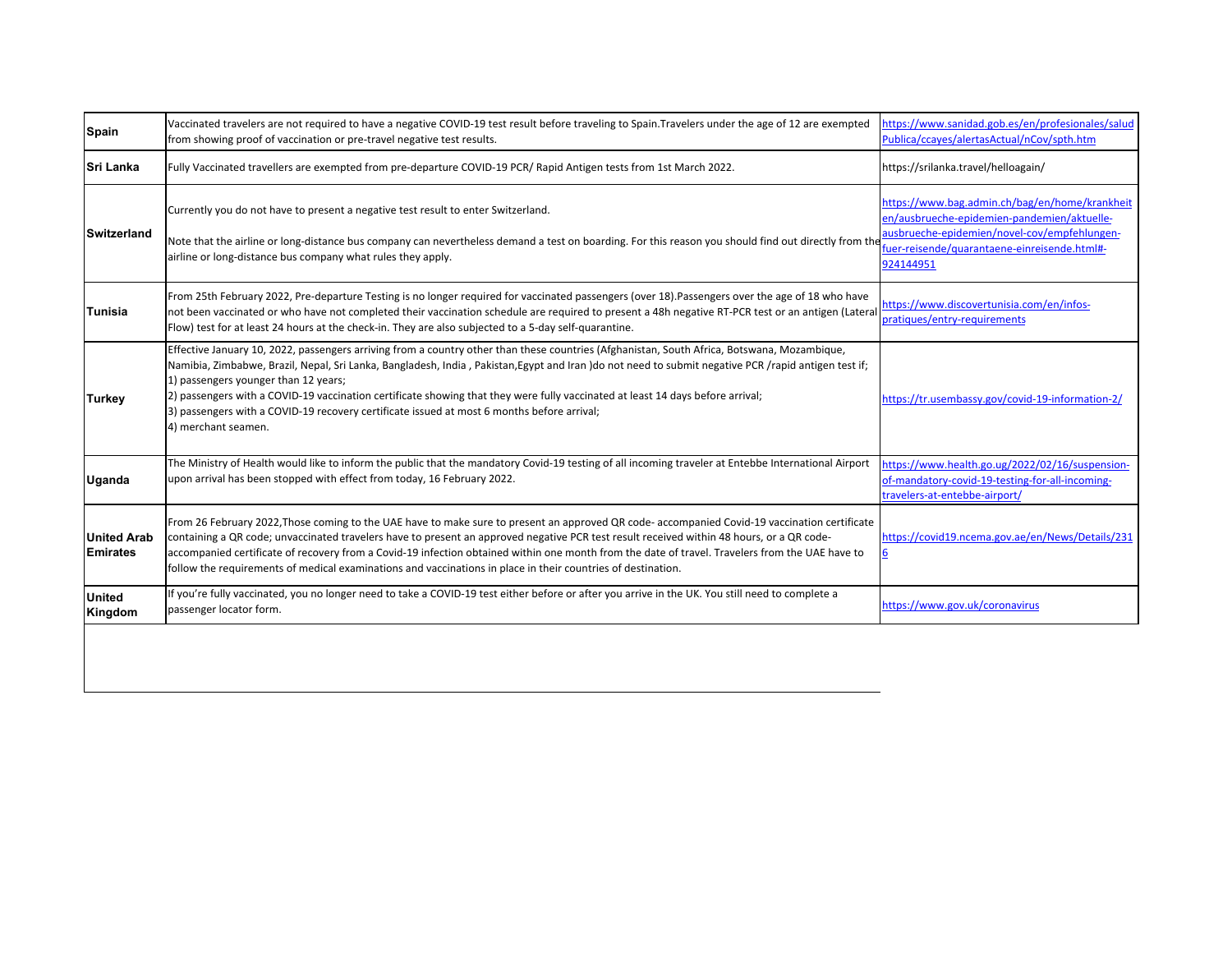| Open for travel with required COVID-19 testing<br>(79 member states) |                                                                                                                                                                                                                                                                                                                                                                                                                                                                                                                                                                                                                                                                                                               |                                                                                                                                                                                                   |
|----------------------------------------------------------------------|---------------------------------------------------------------------------------------------------------------------------------------------------------------------------------------------------------------------------------------------------------------------------------------------------------------------------------------------------------------------------------------------------------------------------------------------------------------------------------------------------------------------------------------------------------------------------------------------------------------------------------------------------------------------------------------------------------------|---------------------------------------------------------------------------------------------------------------------------------------------------------------------------------------------------|
| Angola                                                               | Anyone arriving in Angola must present proof of a negative RT-PCR COVID-19 test; passengers may take the test up to 72 hours<br>prior to travel.                                                                                                                                                                                                                                                                                                                                                                                                                                                                                                                                                              | https://ao.usembassy.gov/covid-19-information/                                                                                                                                                    |
| Argentina                                                            | Travellers must have a negative pre-departure COVID-19 test result. Travelers can have a PCR test result from a test taken a<br>maximum of 72 hours before departure or an antigen test result from a test taken a maximum of 48 hours before departure to<br>Argentina.                                                                                                                                                                                                                                                                                                                                                                                                                                      | https://www.argentina.gob.ar/interior/migraciones/ddjj-<br>migraciones                                                                                                                            |
| <b>Australia</b>                                                     | All inbound travellers must declare their vaccination status to enter Australia. All inbound passengers must provide a negative<br>accepted COVID-19 test result. These tests can be either:<br>1) A nucleic acid amplification (NAA) test, such as: polymerase chain reaction (PCR, or RT-PCR) test;<br>Transcription mediated amplification;Loop-mediated isothermal amplification; or a<br>2) A rapid antigen test (RAT) (also described in some countries as a lateral flow antigen detection test or similar). This must<br>not be confused with a lateral flow antibody detection test. For the purposes of pre-departure testing it must be an antigen<br>test.<br>3) Serology tests are not accepted. | https://www.health.gov.au/health-alerts/covid-<br>19/international-travel/inbound                                                                                                                 |
| Azerbaijan                                                           | On the basis of relevant confirming documents and certificate of a negative result of COVID-19 PCR test passed within 72 hours<br>before departure; Children under 1 year of age are not required negative result of COVID-19 PCR test.                                                                                                                                                                                                                                                                                                                                                                                                                                                                       | https://www.mfa.gov.az/en/category/entry-rules-to-the-<br>epublic-of-azerbaijan-during-covid-19-pandemic/covid-19-<br>pandemiyasi-ile-elagedar-azerbaycan-respublikasina-giris-<br>cixis-sertleri |
| <b>Bahamas</b>                                                       | Effective 27 December 2021, any person presenting test results older than three days (72 hours) will not be allowed entry into<br>The Bahamas. The Bahamas has suspended the mandatory COVID-19 RT-PCR testing requirement for vaccinated travellers,<br>which was expected to take effect on 7 January 2022. Rapid Antigen tests will continue to be accepted for fully vaccinated<br>persons.                                                                                                                                                                                                                                                                                                               | https://www.bahamas.com/travelupdates                                                                                                                                                             |
| <b>Barbados</b>                                                      | ALL travellers into Barbados, inclusive of those deemed fully vaccinated, must travel with an accepted valid negative COVID-19<br>PCR Test OR Rapid Antigen Test result. Travellers are permitted to travel to Barbados with a valid negative Rapid COVID-19 PCR<br>test OR Rapid Antigen test result done within 1 day prior to arrival in Barbados OR a negative RT-PCR COVID-19 test result done<br>within 3 days prior to arrival.                                                                                                                                                                                                                                                                        | nttps://www.visitbarbados.org/covid-19-travel-guidelines-<br>2022                                                                                                                                 |
| <b>Belarus</b>                                                       | all travelers (other than Belarusian citizens and permanent residents) age 6 and above are required to present documentation<br>of a negative PCR test performed within 3 days of entering.                                                                                                                                                                                                                                                                                                                                                                                                                                                                                                                   | https://by.usembassy.gov/covid-19-information/                                                                                                                                                    |
| <b>Benin</b>                                                         | The Government of Benin has announced a new testing protocol and will require all travelers bound for Cotonou by air to<br>present a negative PCR test result. The test must have been taken within 72 hours of arrival in Cotonou.                                                                                                                                                                                                                                                                                                                                                                                                                                                                           | https://bj.usembassy.gov/info-covid19/                                                                                                                                                            |
| <b>Bolivia</b>                                                       | Travellers must have a negative COVID-19 PCR test result. The test must be taken a maximum of 72 hours before departure to<br>Bolivia. Fully vaccinated travelers who recovered from COVID-19 in the last year must take a second PCR test 72 hours after<br>entering Bolivia and self-isolate until a negative result is received.                                                                                                                                                                                                                                                                                                                                                                           | https://www.minsalud.gob.bo/?start=5                                                                                                                                                              |
| <b>Brazil</b>                                                        | Travelers must present a negative COVID-19 RT-PCR or antigen test result. The laboratory RT-PCR test must be taken a<br>maximum of 72 hours before the first scheduled departure flight to Brazil. An antigen test must be taken a maximum of 24<br>hours before the first scheduled departure flight to Brazil. The test results must be in English, Spanish, or Portuguese.                                                                                                                                                                                                                                                                                                                                 | http://www.planalto.gov.br/CCIVIL 03/Portaria/PRT/Porta<br>ria-666-22-cc.htm#art21                                                                                                                |
| <b>Burkina Faso</b>                                                  | Travellers must have a negative COVID-19 PCR (nasal swab) test result in English or French. The test must be taken a maximum<br>of 5 days before arrival.                                                                                                                                                                                                                                                                                                                                                                                                                                                                                                                                                     | https://www.sante.gov.bf/detail?tx_news_pi1%5Baction%<br>5D=detail&tx news pi1%5Bcontroller%5D=News&tx new<br>pi1%5Bnews%5D=251&cHash=fd31c072928bdb394f6ac6<br>6ebab5e2fc                        |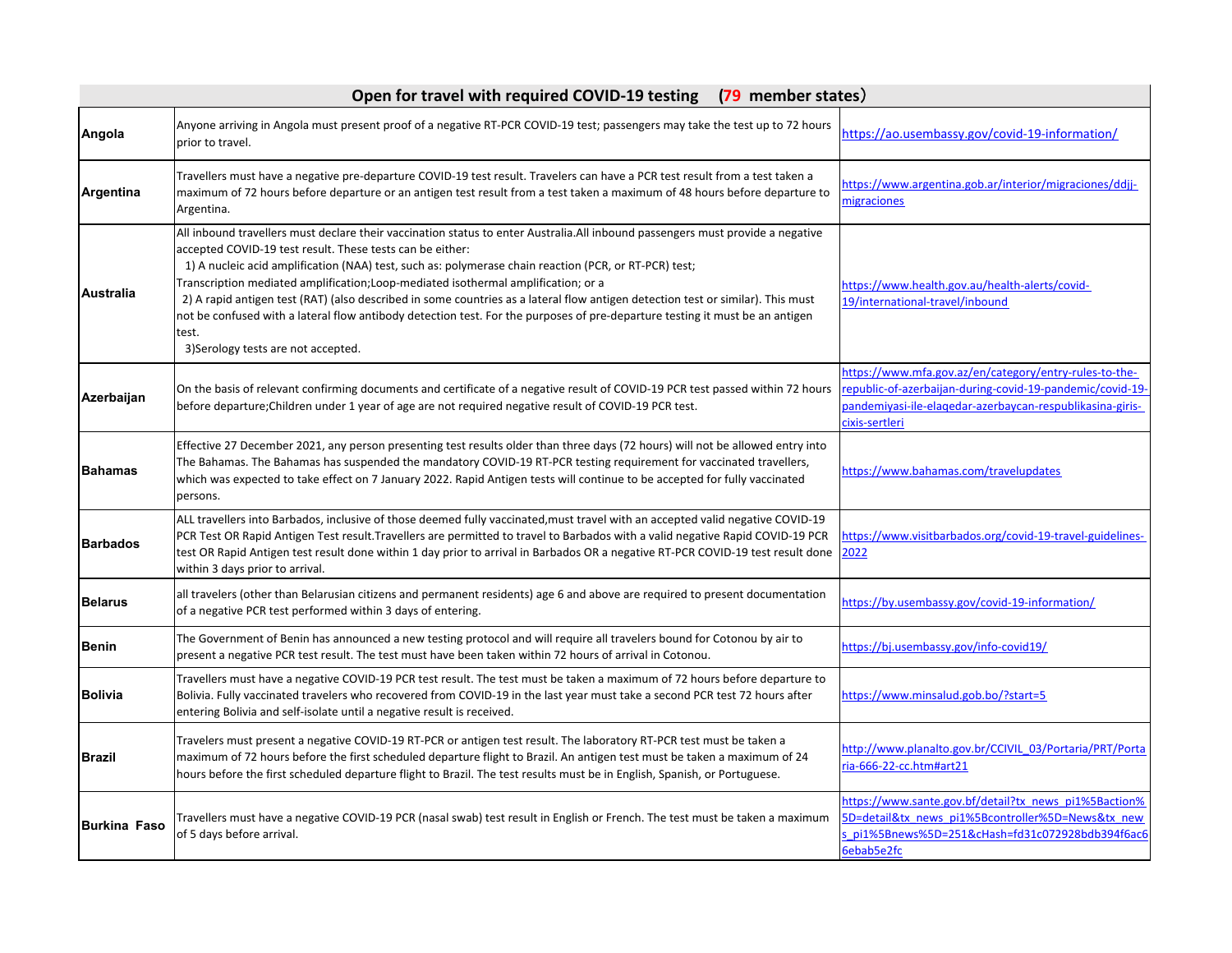| Burundi                                   | You do not need to present proof that you have been fully vaccinated to enter Burundi.<br>All travellers must have proof of a negative COVID-19 test issued in the last 72 hours.                                                                                                                                                                                                                                                                                                                        | https://www.gov.uk/foreign-travel-<br>advice/burundi/entry-requirements                                                      |
|-------------------------------------------|----------------------------------------------------------------------------------------------------------------------------------------------------------------------------------------------------------------------------------------------------------------------------------------------------------------------------------------------------------------------------------------------------------------------------------------------------------------------------------------------------------|------------------------------------------------------------------------------------------------------------------------------|
| Cambodia                                  | According to the directive, inbound passengers who have had at least two Covid-19 vaccine doses must take a rapid test. If the<br>result is negative, they are free to travel in Cambodia.<br>Should their rapid test result be positive for the Covid-19, a specimen will be taken for a polymerase chain reaction (PCR) test<br>and will undergo virus sequencing. The individual must quarantine for 14 days.                                                                                         | https://www.embassyofcambodiadc.org/covid-19-<br>updates.html                                                                |
| Canada                                    | Starting April 1, 2022, pre-entry tests will no longer be required for fully vaccinated travellers entering Canada by land, air or<br>water. Until then, follow the pre-entry test requirements.                                                                                                                                                                                                                                                                                                         | https://travel.gc.ca/travel-covid/travel-<br>restrictions/covid-vaccinated-travellers-entering-<br>canada                    |
| <b>Chile</b>                              | Negative PCR taken 72 hours before boarding.                                                                                                                                                                                                                                                                                                                                                                                                                                                             | https://www.chile.travel/planviajarachile/                                                                                   |
| Congo                                     | Any traveler departing from Congo's international airports must undergo, no later than 72 hours before departure, a COVID-19<br>PCR test. Each passenger will be subjected to a COVID19 screening test. Travellers who test positive are placed in strict<br>quarantine, either at home or in a monitoring structure set up by the Government, until their control tests are negated. They<br>cover all the costs associated with it.                                                                    | https://voyage-congo.com/en/                                                                                                 |
| Cuba                                      | For travelers, whether or not they are residents of Cuba, it will be mandatory:<br>1) Present a complete vaccination schedule at the point of entry.<br>2) Show the negative result of a PCR-RT, performed no later than 72 hours before the trip.<br>3) Random surveillance will be increased, based on the performance of RT-PCR at the border to travelers from high-risk<br>countries.                                                                                                               | https://www.mintur.gob.cu/protocolos/                                                                                        |
| <b>Democratic</b><br>Republic of<br>Congo | Travelers must have a negative COVID-19 test result. The test must be taken a maximum of 48 hours before arrival to the<br>Democratic Republic of Congo.                                                                                                                                                                                                                                                                                                                                                 | https://www.gov.uk/foreign-travel-advice/democratic-<br>republic-of-the-congo/entry-requirements                             |
| <b>Djibouti</b>                           | With effect from 21 June, all passengers arriving in Djibouti who cannot show evidence of having been vaccinated, will have to<br>spend 10 days in quarantine in their own accommodation. Whether arriving by air, land or sea, if you are over 11 years of age,<br>you will also be required to provide a PCR test certificate from the country where you started your journey. The test must be<br>taken within 72 hours of the start of the journey and 120 hours of arrival in Djibouti.             | https://www.gov.uk/foreign-travel-advice/djibouti/entry-<br>requirements#entry-rules-in-response-to-coronavirus-<br>covid-19 |
| <b>Dominica</b>                           | With immediate effect, all travelers entering Dominica can now upload a negative PCR test result from a swab taken within 72<br>hours prior to arrival OR upload pre-arrival negative Rapid Antigen Test result from a swab taken within 48 hours prior to<br>expected arrival time into Dominica; (not less than 24 hours). The Rapid Antigen Test results must be from an<br>accredited/certified facility. Therefore, NO Rapid Antigen Home Tests or self-administered test results will be accepted. | https://discoverdominica.com/en/travel-advisory-for-<br>dominica                                                             |
| <b>IEcuador</b>                           | Any traveler over 3 years of age must present a mandatory vaccination certificate with QR code or COVID-19 vaccination card<br>valid with at least 14 days of validity after completing the scheme, or the negative result of an RT-PCR test carried out up to 72<br>hours prior to boarding to Ecuador. Passengers under 3 years of age will not present these requirements.                                                                                                                            | https://www.aeropuertoguito.aero/es/protocolo-covid-<br>19.html                                                              |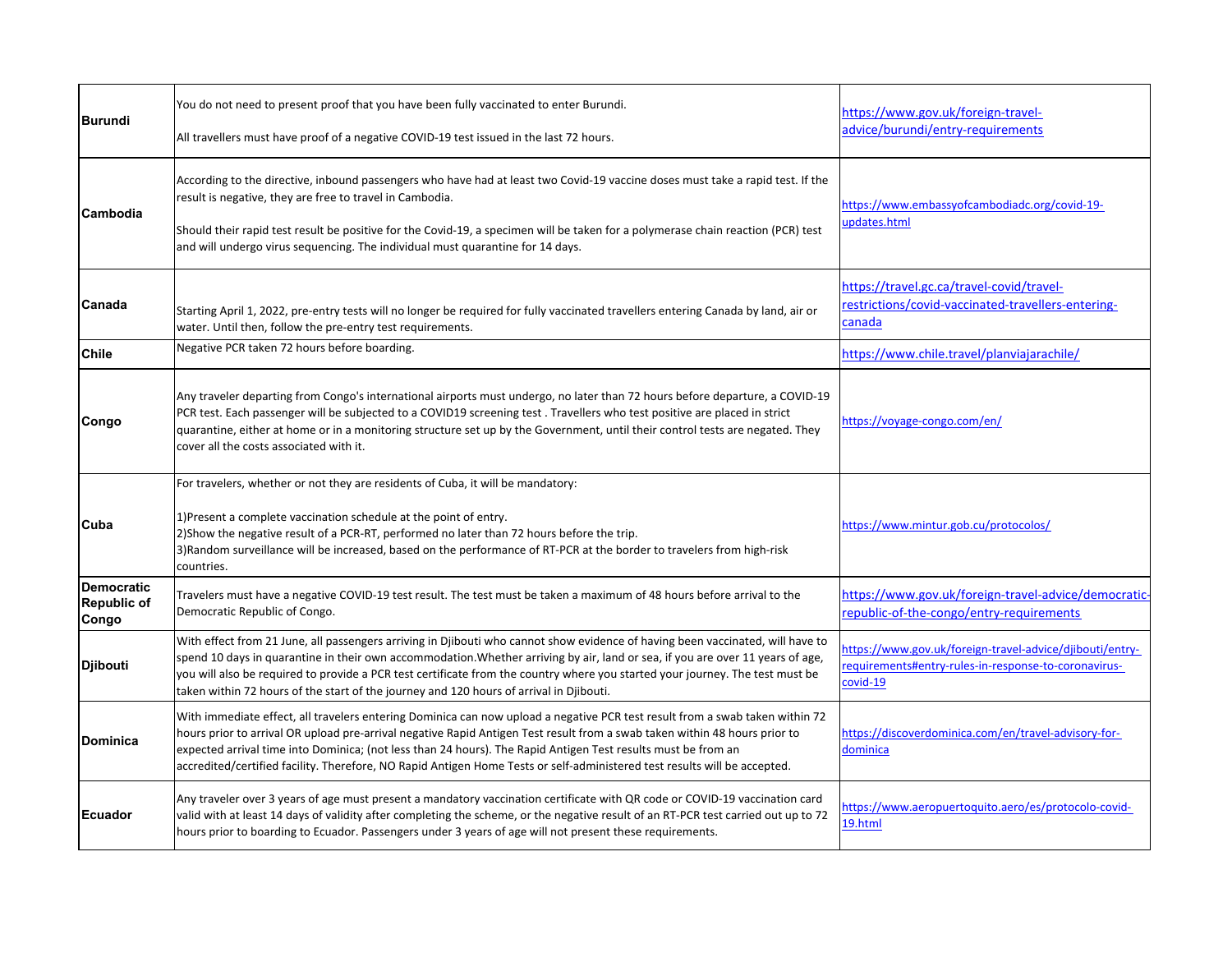| <b>Eritrea</b>  | Travellers, regardless of whether fully vaccinated or not, must have a negative COVID-19 PCR test result. The test must be<br>taken a maximum of 72 hours before arrival in Eritrea.                                                                                                                                                                                                                                                                                                                                                                                                                                                                                                          | https://er.usembassy.gov/covid-19-information/                                       |
|-----------------|-----------------------------------------------------------------------------------------------------------------------------------------------------------------------------------------------------------------------------------------------------------------------------------------------------------------------------------------------------------------------------------------------------------------------------------------------------------------------------------------------------------------------------------------------------------------------------------------------------------------------------------------------------------------------------------------------|--------------------------------------------------------------------------------------|
| <b>Eswatini</b> | The Eswatini Ministry of Health issued a travel advisory for those wishing to visit, including the requirement to have a COVID-<br>19 negative test result within 72 hours before entry.                                                                                                                                                                                                                                                                                                                                                                                                                                                                                                      | https://www.thekingdomofeswatini.com/travel-advice/                                  |
| <b>Ethiopia</b> | All passengers traveling to Ethiopia MUST present a negative RT PCR test certificate for COVID-19 before boarding a flight. The<br>certificate validity shouldn't exceed 120 hours on arrival from the date sample is given.<br>Children less than or equal to 12 years of age are exempted from the RT PCR test certificate requiremen                                                                                                                                                                                                                                                                                                                                                       | https://www.evisa.gov.et/travel-updates/entry-<br>estrictions-to-ethiopia            |
| Fiji            | If you are from or have stayed in a Travel Partner Country for at least 14 days before travel to Fiji, please produce proof of the<br>following at the airport before your departure for Fiji: 1) Vaccinations; 2) COVID-19 Tests. Travellers can now submit either a<br>PCR or RAT negative test result to enter Fiji. All tests must be supervised and verified by a medical professional (for more info<br>see below) with a written record provided either digitally or on paper; 3) CFC Hotel Booking & Travel Insurance                                                                                                                                                                 | https://www.fiji.travel/articles/frequently-asked-<br>questions-travelling-to-fiji   |
| Ghana           | Travellers must have a negative COVID-19 PCR test result. The test must be taken from a Trusted Travel accredited laboratory a<br>maximum of 72 hours before departure. Travelers must validate their test results through the African Union Trusted Travel or<br>the UNDP Global Haven systems before travel.                                                                                                                                                                                                                                                                                                                                                                                | https://www.gacl.com.gh/guidlines-for-resumption-of-<br>international-operations/    |
| Greece          | Travellers arriving in Greece, during the period from 21.02.2022 until 07.03.2022, holding a European Union Digital Covid<br>Certificate are not obliged to show an extra negative COVID test result upon their arrival. Travellers arriving in Greece from ALL<br>other countries, regardless of their vaccination status or proof of recovery, are required to display a negative molecular test<br>result (PCR) for Covid-19 performed up to 72 hours before the scheduled arrival or a negative Rapid Antigen test result for<br>Covid-19 performed up to 24 hours before the scheduled arrival.                                                                                          | https://travel.gov.gr/#/                                                             |
| Grenada         | As of July 31st, 2021 persons entering Grenada either by air or sea must be fully vaccinated with a WHO-approved<br>vaccination.All travellers over the age of five (5) must have a negative Polymerase Chain Reaction (PCR) test or Nucleic Acid<br>Amplification Test (NAAT) taken within 3 days of arrival in Grenada (date of sample collection must be within 3 days of arrival in<br>Grenada) or a negative Rapid Antigen Test taken within 1 day of arrival in Grenada (date of sample collection must be within 1<br>day of arrival in Grenada). For travellers by sea, the PCR test must be within 72 hours of embarkation from the last port of call<br>before arriving in Grenada. | https://covid19.gov.gd/                                                              |
| Guinea-Bissau   | Travelers must have a negative COVID-19 PCR test result. The test must be taken at an accredited institution a maximum of 48<br>hours before departure to Guinea Bissau.                                                                                                                                                                                                                                                                                                                                                                                                                                                                                                                      | https://gw.usmission.gov/covid-19-information/                                       |
| Guyana          | From November 1, 2021, the following COVID 19 measures shall apply as travel requirements for entry into Guyana. The<br>measures in the Official Gazette (Extraordinary) of Guyana, 235/2021 is applicable with these variations.<br>The following documents are required before travelling to Guyana<br>1) Proof of full vaccination<br>2) Negative SARS-CoV-2 Antigen test not older than 72 hours or a negative SARs-Cov-2 PCR test not older than 72 hours                                                                                                                                                                                                                                | https://www.health.gov.gy/images/travel requirement.pd                               |
| <b>Hungary</b>  | Can enter Hungary, if the person proves with a document issued in English or Hungarian that (s)he has undergone two<br>molecular biological tests (SARS-CoV-2 tests) within 5 days prior to reporting to entry that meets healthcare professional<br>criteria and was conducted on two occasions in an interval exceeding 48 hours, and such tests did not reveal SARS-CoV-2<br>coronavirus in his/her body.                                                                                                                                                                                                                                                                                  | https://www.police.hu/en/content/information-on-<br>general-rules-of-border-crossing |
| India           | Fully vaccinated travelers from 88 countries/regions with COVID-19 vaccination certificates issued from these countries are not<br>required to provide proof of a negative COVID-19 test result before traveling to India. Travelers must upload their COVID-19<br>vaccination certificate through the Air Suvidha portal.                                                                                                                                                                                                                                                                                                                                                                    | GuidelinesforInternationalarrivalsupdatedon10thFebruary<br>2022.pdf (mohfw.gov.in)   |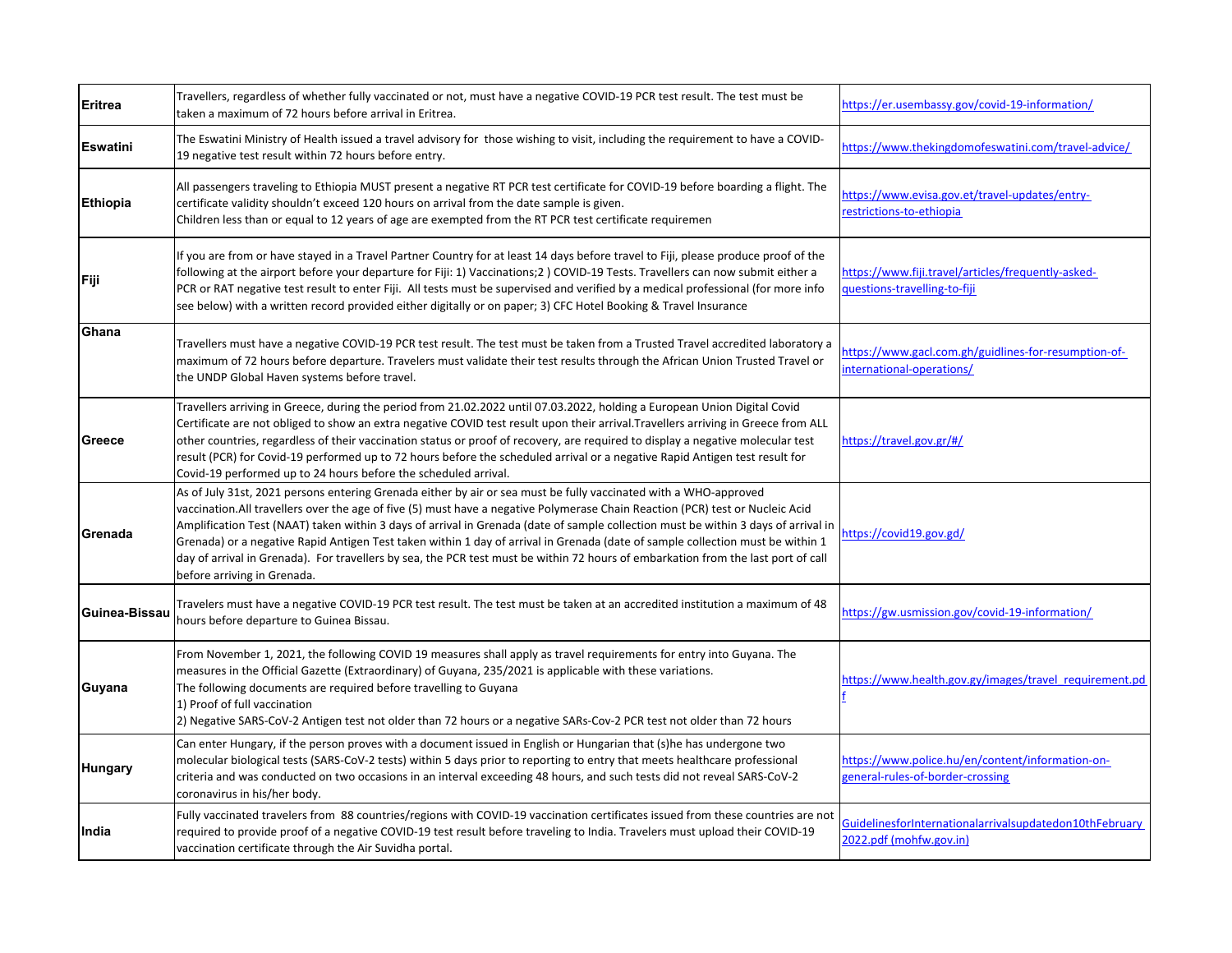| Iran              | Travelers must have a negative COVID-19 PCR test result. The test must be taken a maximum of 72 hours before departure. The<br>results must be in English or approved by an Iranian consulate.                                                                                                                                                                                                                                                                                                                                                                   | https://caa.gov.ir/covid-<br>forms? gl=1*1ik8cy7* ga 0NMZLXTZ77*MTY0NjM1OTE5<br>NS40LjEuMTY0NjM1OTI3MS4w            |
|-------------------|------------------------------------------------------------------------------------------------------------------------------------------------------------------------------------------------------------------------------------------------------------------------------------------------------------------------------------------------------------------------------------------------------------------------------------------------------------------------------------------------------------------------------------------------------------------|---------------------------------------------------------------------------------------------------------------------|
| Iraq              | The PCR results must be completed less than 72 hours prior to travel to Iraq.<br>In the Iraqi Kurdistan Region requires a negative COVID-19 test within 48 hours of travel or verified evidence of a second dose<br>of a vaccination. Those without either will be required to undertake a PCR test, at their own cost, at the Kurdistan Region<br>airports on arrival                                                                                                                                                                                           | https://ig.usembassy.gov/covid-19-information/                                                                      |
| Jamaica           | Effective March 1, 2022, ALL you need to travel to the island is a negative Antigen or PCR test result conducted within 3 days of<br>travel, regardless of your vaccination status. Children under the age of 12 do not need a test result.                                                                                                                                                                                                                                                                                                                      | https://www.visitjamaica.com/jamaica-cares/                                                                         |
| Kazakhstan        | The Government of Kazakhstan requires foreign travelers arriving in Kazakhstan to provide a negative COVID-19 PCR test with<br>results dated no more than three days prior to their entry to Kazakhstan.                                                                                                                                                                                                                                                                                                                                                         | https://kz.usembassy.gov/covid-19-information/                                                                      |
| <b>Malawi</b>     | All arriving and departing passengers via air shall be required to produce a negative SARS COV-2 PCR test certificate obtained<br>within 72 hours prior to arrival in or departure from Malawi in addition to any requirements of transiting or final destination<br>countries. Children under age 1 are exempt from testing requirements.                                                                                                                                                                                                                       | https://mw.usembassy.gov/u-s-citizen-services/covid-19-<br>information/                                             |
| Liberia           | Travelers must have a negative COVID-19 PCR test result from a test taken a maximum of 72 hours before departure and<br>obtained from an accredited laboratory.                                                                                                                                                                                                                                                                                                                                                                                                  | https://www.nphil.gov.lr/index.php/liberia-health-<br>ministry-introduces-new-covid-19-protocols-for-<br>travelers/ |
| Libya             | Travelers must have a negative COVID-19 PCR test result. The test must be taken a maximum of 72 hours before departure to<br>Libya.                                                                                                                                                                                                                                                                                                                                                                                                                              | https://ly.usembassy.gov/u-s-citizen-services/covid-<br>19-information/                                             |
| Malaysia          | Effective December 27, 2021, all travelers arriving at Kuala Lumpur International Airport must pay for their mandatory arrival<br>COVID-19 test in advance through a website designated by the Malaysian government                                                                                                                                                                                                                                                                                                                                              | https://my.usembassy.gov/u-s-citizen-services/covid-19-<br>information/                                             |
| Mali              | To enter Mali you need to present a negative COVID test certificate less than 72 hours old. This requirement also applies to<br>vaccinated travellers.                                                                                                                                                                                                                                                                                                                                                                                                           | https://www.gov.uk/foreign-travel-advice/mali/entry-<br>requirements                                                |
| <b>Mauritania</b> | PROOF OF BOTH VACCINATION AND A NEGATIVE PCR TEST ARE REQUIRED FOR ENTRY TO MAURITANIA                                                                                                                                                                                                                                                                                                                                                                                                                                                                           | https://mr.usembassy.gov/covid-19-information-2/                                                                    |
| <b>Mauritius</b>  | 1) You must be fully vaccinated to freely explore our island and its attractions throughout your holidayCOVID-19. testing will<br>be required on arrival (day 0) in Mauritius.<br>2) Unvaccinated<br>guests must book a 14-night quarantine stay in an official quarantine hotel. To enter Mauritius, you must present a negative<br>PCR test taken within 72 hours before departure. You will have a PCR test on arrival, day 7 and day 14. After a negative PCR test<br>on day 14, you can freely explore the island and move to new accommodation or go home. | https://mauritiusnow.com/                                                                                           |
| Mongolia          | Passengers must have a negative COVID-19 PCR test taken at most 72 hours before departure from the first embarkation point.                                                                                                                                                                                                                                                                                                                                                                                                                                      | https://mn.usembassy.gov/covid-19-information/                                                                      |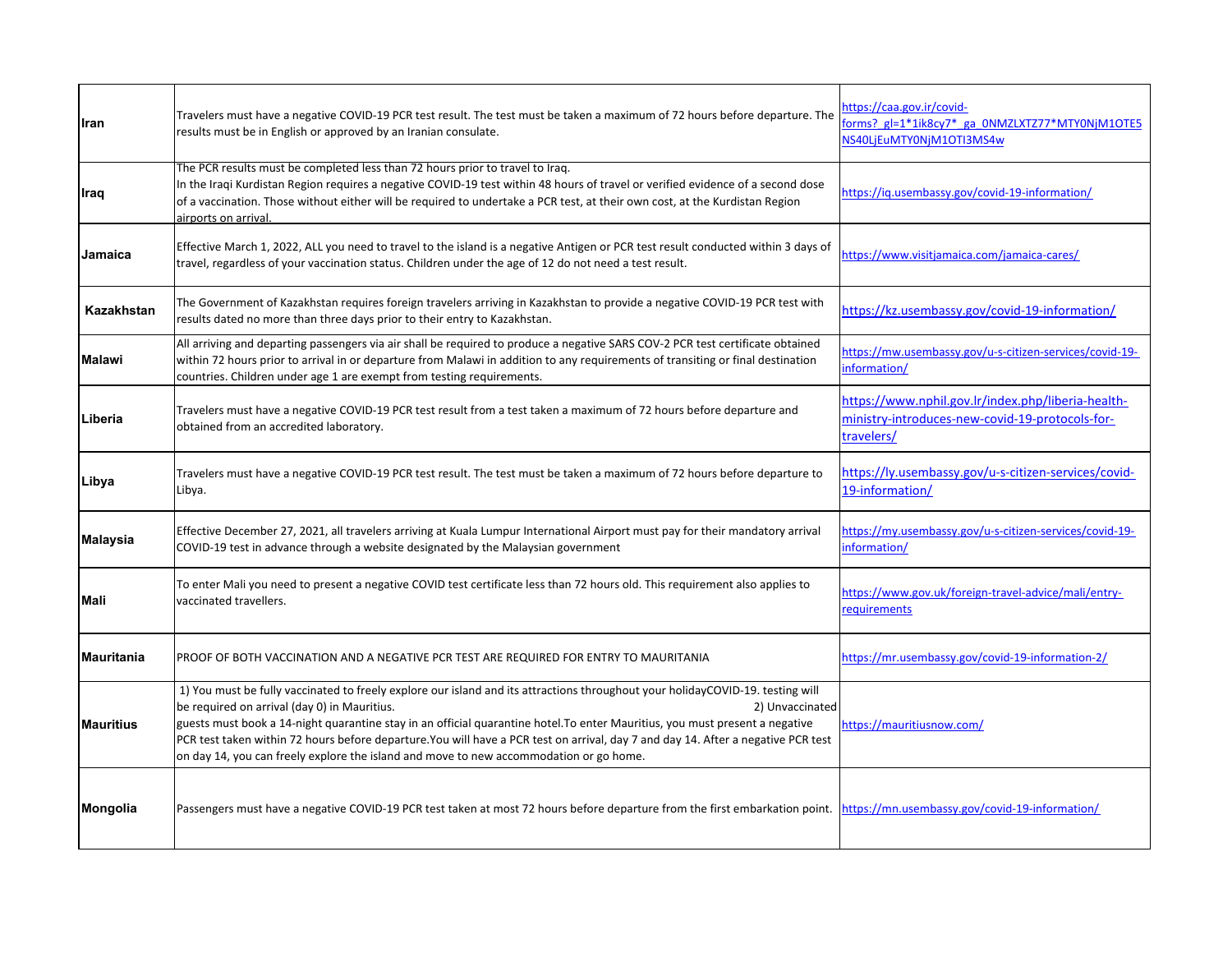| <b>Morocco</b>      | Starting on February 7, 2022, international flights to Morocco will be allowed to resume and travelers, under certain<br>conditions, will have access to Moroccan territory if they have a vaccination pass and a negative PCR test at least 48 hours<br>before the date of entry to Moroccan territory.                                                                                                                                                                                                                                                                                                                                                                                                                                                                                                                                                                                                                                                                                    | https://www.visitmorocco.com/en/travel-info/covid-19-<br>travel-safely-to-morocco                                                                                                                         |
|---------------------|---------------------------------------------------------------------------------------------------------------------------------------------------------------------------------------------------------------------------------------------------------------------------------------------------------------------------------------------------------------------------------------------------------------------------------------------------------------------------------------------------------------------------------------------------------------------------------------------------------------------------------------------------------------------------------------------------------------------------------------------------------------------------------------------------------------------------------------------------------------------------------------------------------------------------------------------------------------------------------------------|-----------------------------------------------------------------------------------------------------------------------------------------------------------------------------------------------------------|
| Mozambique          | Testing for COVID-19 may be required on arrival in Mozambique, at your expense.                                                                                                                                                                                                                                                                                                                                                                                                                                                                                                                                                                                                                                                                                                                                                                                                                                                                                                             | https://www.gov.uk/foreign-travel-<br>advice/mozambique/entry-requirements                                                                                                                                |
| <b>Netherlands</b>  | People travelling to the Netherlands from a country outside the EU/Schengen area must always show a negative COVID-19 test<br>result. People travelling to the Netherlands from a country in the EU/Schengen area must show a negative test result if they do<br>not have proof of vaccination or a Digital COVID Certificate (DCC) based on proof of recovery. Children under 12 do not have to<br>show a negative test result. The person travelling must pay for the test themselves.                                                                                                                                                                                                                                                                                                                                                                                                                                                                                                    | https://www.government.nl/topics/coronavirus-covid-<br>19/visiting-the-netherlands-from-abroad/mandatory-<br>negative-test-results-and-declaration/mandatory-when-<br>travelling-from-a-high-risk-country |
| Nicaragua           | Travelers must have an original negative COVID-19 RT-PCR test result. The test must be taken a maximum of 72 hours before<br>arrival in Nicaragua.                                                                                                                                                                                                                                                                                                                                                                                                                                                                                                                                                                                                                                                                                                                                                                                                                                          | https://www.intur.gob.ni/2020/09/21/nicaragua-reanuda-<br>vuelos-comerciales/                                                                                                                             |
| Nigeria             | Passengers must test negative by polymerase chain reaction (PCR) from the country of exit 3 days (72 hours) before departure.<br>Tests done more than 72 hours before departure are not valid                                                                                                                                                                                                                                                                                                                                                                                                                                                                                                                                                                                                                                                                                                                                                                                               | https://covid19.ncdc.gov.ng/advisory/                                                                                                                                                                     |
| Palau               | Travelers must submit proof of complete COVID-19 vaccination with final dose administered at least fourteen (14) days prior to<br>departure to the Republic. All Travelers must also provide proof of either: a). A negative result of a COVID-19 PCR test (any type<br>of PCR test, including NAAT, RTPCR, qPCR, RT-LAMP, TMA, molecular test, isothermal amplification, ddPCR, or CRISPR), and<br>such test must be taken within three (3) days prior to departure from the point of origin to the Republic; or b). A negative<br>result of a COVID-19 antigen test (WHO or US FDA authorized or approved test), and such test must be taken within one (1) day<br>prior to departure from the point of origin to the Republic; or c). Documentation of recovery from COVID-19 which includes<br>proof of a recent positive viral test and a letter from a healthcare provider or a public health official stating that traveler has<br>recovered from COVID-19 and is cleared to travel. | https://www.palaugov.pw/travel/                                                                                                                                                                           |
| Papua New<br>Guinea | 1) All persons must be fully vaccinated to travel to PNG, unless they are under 18 years of age or are a citizen of Papua New<br>Guinea. A person is considered fully vaccinated if they have had the recommended number of doses for the vaccine as listed in<br>Schedule 2, within the past 6 months; or they have had the recommended number of doses for the vaccine, as listed in<br>Schedule 2 and they have had a booster vaccine; 2) All persons traveling to PNG must have a valid COVID-19 test within 72<br>hours prior to their original port of departure. Children aged 5 years and under are exempted from being tested; 3)All people<br>arriving into PNG will be tested for COVID-19 upon arrival;                                                                                                                                                                                                                                                                         | https://www.papuanewguinea.travel/travel-advice-<br>update                                                                                                                                                |
| Paraguay            | Test (RNA detection techniques: RT-PCR / LAMP / NAAT) with a negative result performed in a time not exceeding 48 hours or<br>SARS-CoV-2 Antigen Test with negative result performed in a time not exceeding 24 hours prior to shipment. Travelers from<br>Argentina, Brazil, Uruguay and Bolivia are exempt from this requirement.                                                                                                                                                                                                                                                                                                                                                                                                                                                                                                                                                                                                                                                         | https://www.migraciones.gov.py/index.php/tramites/ingr<br>eso-y-salida-del-pais/exigencias-sanitarias-vigentes-por-<br>covid-19-para-el-ingreso-al-paraguay                                               |
| <b>Philippines</b>  | Travelers are required to provide proof of a negative COVID-19 RT-PCR test result taken a maximum of 48 hours before<br>departure from the origin country to the Philippines.                                                                                                                                                                                                                                                                                                                                                                                                                                                                                                                                                                                                                                                                                                                                                                                                               | https://philippines.travel/safetrip                                                                                                                                                                       |
| Poland              | 1) Rules for travellers arriving into Poland from within the Schengen Area. Travellers, regardless of their means of transport<br>(collective or individual, including crossing the border on foot), are subject to a 7-day entry quarantine, unless they meet one of<br>the following conditions: a) they have completed a full vaccination cycle, and 14 days (counting from the day following the date<br>of the final dose) have passed since their final dose; b)they present a negative COVID-19 test result, confirmed by an EU Digital<br>COVID Certificate or by another document in Polish or in English. The test must be performed at most 48 hours before the<br>border is crossed.<br>2) Mandatory testing for COVID-19 People                                                                                                                                                                                                                                                | https://www.gov.pl/web/coronavirus/travel                                                                                                                                                                 |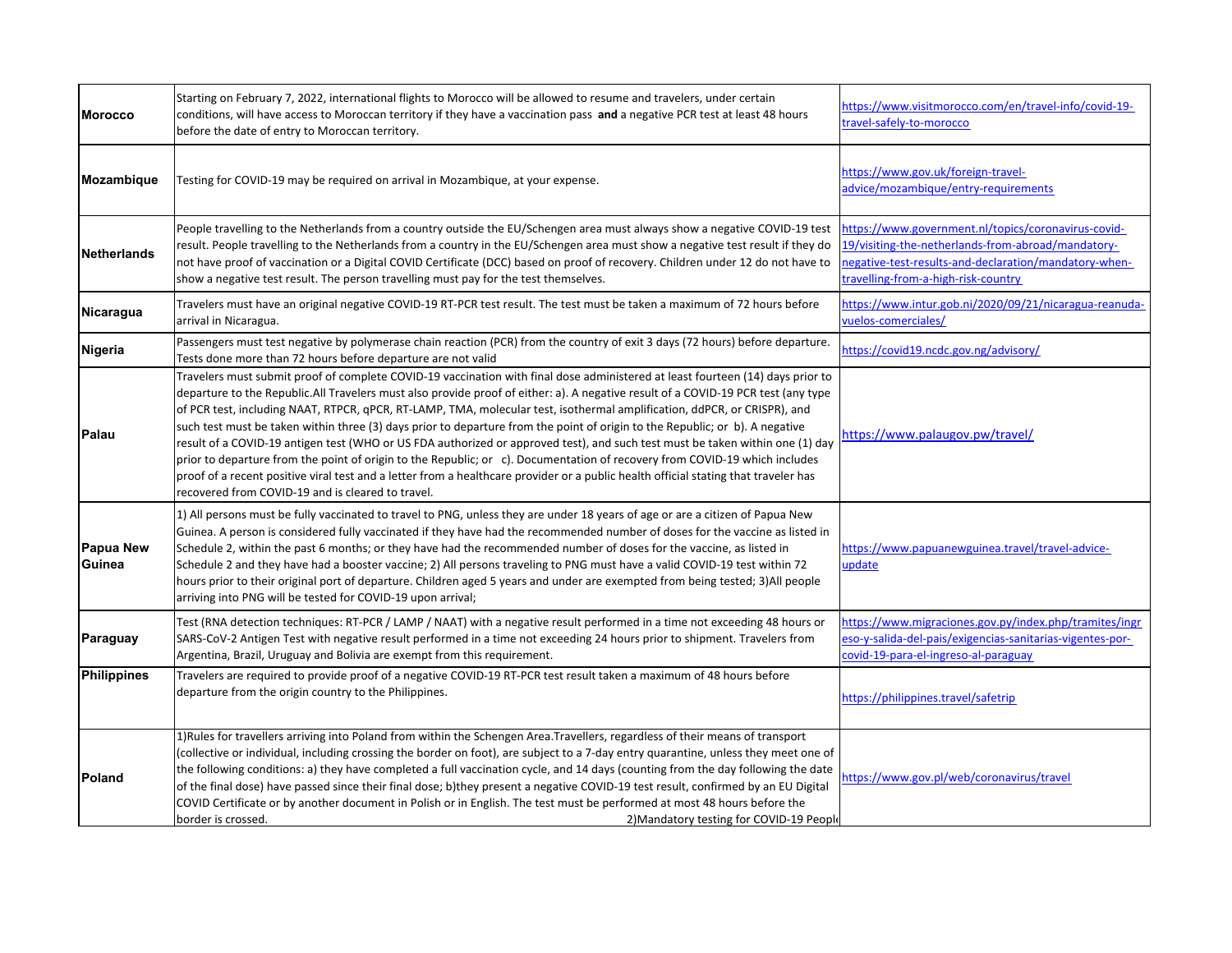| Portugal                                             | Mandatory<br>A valid vaccination EU Digital COVID Certificate (with a complete vaccination schedule or with a complete vaccination<br>schedule and a vaccine booster)<br>Or a valid test or recovery EU Digital COVID Certificate,<br>Or a valid vaccination certificate (with a complete vaccination schedule or a vaccine booster) or recovery certificate issued by<br>a third country, under reciprocal conditions: Albania, Andorra, Armenia, Benin, Cabo Verde, El Salvador, Faroe Islands, Georgia,<br>Israel, Iceland, Jordan, Lebanon, Liechtenstein, Moldova, Monaco, Montenegro, Morocco, New Zealand, North Macedonia,<br>Norway, Panama, San Marino, Serbia, Singapore, Switzerland, Taiwan, Thailand, Tunisia, Togo, Turkey, Ukraine, United Arab<br>Emirates, United Kingdom and the Crown Dependencies (Jersey, Guernsey and the Isle of Man), Uruguay, The Vatican<br>Vaccination certificates are accepted if they consider one of the vaccines approved in Portugal and according to the terms that<br>you can consult in "V - ADDITIONAL INFORMATION / Vaccination" at the end of this page.<br>Or a negative RT-PCR Test (or similar NAAT test) - 72h before boarding, or<br>Or a negative Laboratorial Rapid Antigen Test - 24h before boarding | https://www.visitportugal.com/en/content/covid-19-<br>measures-implemented-portugal                          |
|------------------------------------------------------|-----------------------------------------------------------------------------------------------------------------------------------------------------------------------------------------------------------------------------------------------------------------------------------------------------------------------------------------------------------------------------------------------------------------------------------------------------------------------------------------------------------------------------------------------------------------------------------------------------------------------------------------------------------------------------------------------------------------------------------------------------------------------------------------------------------------------------------------------------------------------------------------------------------------------------------------------------------------------------------------------------------------------------------------------------------------------------------------------------------------------------------------------------------------------------------------------------------------------------------------------------------------------|--------------------------------------------------------------------------------------------------------------|
| Qatar                                                | All travellers must submit a negative pre-travel PCR lab result obtained no more than 48 hours before the time of departure<br>from the country of origin                                                                                                                                                                                                                                                                                                                                                                                                                                                                                                                                                                                                                                                                                                                                                                                                                                                                                                                                                                                                                                                                                                             | https://covid19.moph.gov.qa/EN/travel-and-return-<br>policy/Pages/default.aspx                               |
| Russia<br>Federation                                 | The Russian government requires that all foreign travelers present a negative PCR COVID-19 test result upon arrival, dated no<br>later than two days prior to arrival in Russia. The results can be in English and/or digital.                                                                                                                                                                                                                                                                                                                                                                                                                                                                                                                                                                                                                                                                                                                                                                                                                                                                                                                                                                                                                                        | https://ru.usembassy.gov/covid-19-information/                                                               |
| <b>Nevis</b>                                         | All travelers must submit a COVID-19 RT-PCR or NAAT negative test result from a CLIA/CDC/UKAS approved lab accredited with<br>Saint Kitts and ISO/IEO 17025 standard, taken within 3 days of your arrival, along with the required embarkation form, and all other<br>supporting documentation. An embarkation form is required regardless of age. Forms must be submitted no later than 24<br>hours prior to travel.                                                                                                                                                                                                                                                                                                                                                                                                                                                                                                                                                                                                                                                                                                                                                                                                                                                 | https://www.stkittstourism.kn/travel-requirements                                                            |
| <b>Saint Lucia</b>                                   | 1) Fully vaccinated travellers aged 5 years and older must have a valid negative Rapid Antigen test or Rapid COVID-19 PCR test<br>done 1 day prior to arrival or a valid negative RT- PCR COVID-19 test done within 5 days prior to arrival.<br>2) Unvaccinated travellers aged 5 years and older must have a valid negative RT- PCR COVID-19 test done within 5 days prior to<br>arrival                                                                                                                                                                                                                                                                                                                                                                                                                                                                                                                                                                                                                                                                                                                                                                                                                                                                             | https://www.stlucia.org/en/covid-19/                                                                         |
| <b>Saint Vincent</b><br>and the<br><b>Grenadines</b> | All travelers, including those fully vaccinated, must have a negative COVID-19 RT-PCR test result. The test must be taken a<br>maximum of 72 hours (3 days) before arrival.                                                                                                                                                                                                                                                                                                                                                                                                                                                                                                                                                                                                                                                                                                                                                                                                                                                                                                                                                                                                                                                                                           | http://health.gov.vc/health/index.php/covid-19-protocols-<br>documents                                       |
| São Tomé and<br>Príncipe                             | All nationalities - from the age of 12, and who hold a full vaccination certificate, to submit a negative antigen test, performed<br>up to 48 hours before the date of travel. For citizens who are not yet vaccinated, the mandatory presentation of the negative<br>PCR test, performed up to 72 hours before the date of travel, is maintained. Upon arrival in São Tomé, they will be subject to<br>thermal screening and must provide printed or digital proof of the negative test result to COVID-19 to the Sao Tome authorities<br>for the purpose of monitoring and verifying its authenticity. There is no obligation of prophylactic isolation.                                                                                                                                                                                                                                                                                                                                                                                                                                                                                                                                                                                                            | https://portaldascomunidades.mne.gov.pt/pt/vai-<br>viajar/conselhos-aos-viajantes/africa/sao-tome-e-principe |
| Serbia                                               | Foreign citizens are allowed to enter the Republic of Serbia provided that they have one of the following documents:1)Negative<br>RT-PCR test for the presence of SARS-CoV-2 virus while the negative Antigen FIA Rapid test is valid only if it is done in the<br>United States of America or Republic of Slovenia, not older than 48 hours from the date of issue of the results; 2) Certificate of<br>complete vaccination issued by the Republic of Serbia, i.e. a foreign state with which the Republic of Serbia has concluded an<br>agreement on the recognition of vaccination; 3)Certificate of overcome COVID-19 disease; 4) EU digital certificate                                                                                                                                                                                                                                                                                                                                                                                                                                                                                                                                                                                                         | https://www.mfa.gov.rs/en/citizens/travel-serbia/covid-19-<br>entry-requirements                             |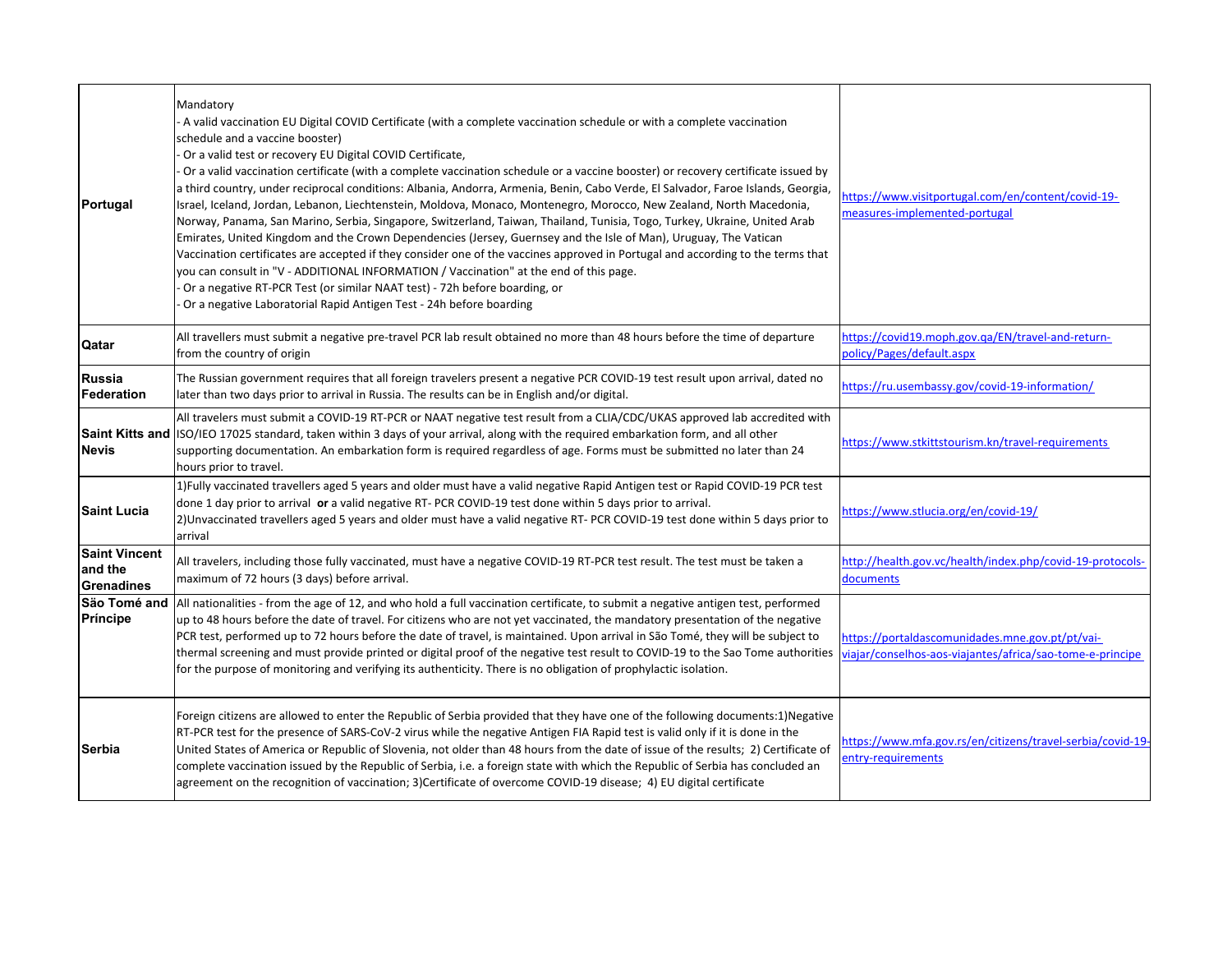| <b>Seychelles</b>   | Effective as of 6th January 2022, Seychelles is welcoming all visitors irrespective of their vaccination status on<br>the condition that they have a COVID-19 negative PCR test certificate that must be taken within 72 hours prior<br>to travel. No quarantine is required for visitors entering Seychelles.                                                                                                                                                                                                                                                                                                                                                                                                                                                                                                                                                                                                                                                                                  | http://tourism.gov.sc/wp-<br>content/uploads/2021/11/Seychelles-Visitor-Travel-<br>Advisory-17-January-2022.pdf   |
|---------------------|-------------------------------------------------------------------------------------------------------------------------------------------------------------------------------------------------------------------------------------------------------------------------------------------------------------------------------------------------------------------------------------------------------------------------------------------------------------------------------------------------------------------------------------------------------------------------------------------------------------------------------------------------------------------------------------------------------------------------------------------------------------------------------------------------------------------------------------------------------------------------------------------------------------------------------------------------------------------------------------------------|-------------------------------------------------------------------------------------------------------------------|
| <b>Singapore</b>    | Fully vaccinated travelers, including Singapore citizens and residents, must have a negative COVID-19 PCR or antigen rapid test<br>result. The test must be taken a maximum of 2 days before departure to Singapore by an internationally accredited or<br>recognized lab/clinic/medical facility and must be in English, or include an English translation. The Ministry of Health of<br>Singapore provides a list of approved test providers in third countries. For countries not available on the list, travelers should<br>check with the country/region of departure's Department of Health or Ministry of Health equivalent for approved test<br>providers.                                                                                                                                                                                                                                                                                                                              | https://safetravel.ica.gov.sg/shn-and-swab-summary                                                                |
| <b>South Africa</b> | Travellers arriving into South Africa are required to produce a negative Polymerase Chain Reaction (PCR) test result taken not<br>more than 72 hours before the date of travel and a completed Traveller Health Questionnaire (THQ).Fully vaccinated<br>individuals are permitted to enter South Africa but they are still required to produce a negative PCR test result on entry.                                                                                                                                                                                                                                                                                                                                                                                                                                                                                                                                                                                                             | https://sacoronavirus.co.za/2022/01/31/frequently-asked-<br>questions-international-travel/                       |
| <b>South Sudan</b>  | 1) Per guidance issued on July 25, 2021, by the Ministry of Health in the Republic of South Sudan, travelers must present a valid<br>SARS-CoV2 PCR negative test certificate with a sample collected not more than 72 hours prior to arrival at the point of entry<br>and with documentation of full COVID-19 vaccinations (completed at least two weeks before traveling) to not require a<br>2) Per guidance issued on December 22, 2021, by<br>quarantine period.<br>the Ministry of Health in the Republic of South Sudan, both inbound and outbound travelers must present both a negative PCR<br>test and proof of vaccination.                                                                                                                                                                                                                                                                                                                                                           | https://ss.usembassy.gov/covid-19-information/                                                                    |
| Sudan               | 1) Effective August 18, 2021, and until further notice, the Sudanese Civil Aviation Authority requires all passenger arriving from<br>North/South America, Europe, Australia, and New Zealand to possess a certified negative polymerise chain reaction (PCR) test<br>certificate dated within 96 hours of arrival. Persons 8 years old and younger are exempt.<br>2) Effective August 18, 2021, the Sudanese Civil Aviation Authority requires all passengers, except as noted above, to possess a<br>certified negative polymerise chain reaction (PCR) test certificate dated within 72 hours of arrival. Persons 8 years old and<br>younger are exempt.                                                                                                                                                                                                                                                                                                                                     | https://sd.usembassy.gov/covid-19-information/                                                                    |
| <b>Suriname</b>     | Travelers arriving must have a negative COVID-19 RT-PCR test result taken a maximum of 48 hours before departure to<br>Suriname. Alternatively, COVID-19 antigen tests taken a maximum of 24 hours before departure are also be accepted.                                                                                                                                                                                                                                                                                                                                                                                                                                                                                                                                                                                                                                                                                                                                                       | https://www.flyslm.com/wp-<br>content/uploads/2022/02/SUR-Covid-19-measures-from-<br>February-9th-2022.pdf        |
| Sweden              | 1) As of 21 January 2022, people travelling to Sweden from EU/EEA countries, including the Nordic countries, must present the<br>EU Digital COVID Certificate or a corresponding certificate showing that they have either been vaccinated against COVID-19,<br>tested negative within 72 hours of arrival or recovered from COVID-19 in the last six months. This requirement applies to<br>foreign citizens aged 18 and over, with certain exemptions.<br>2) As of 21 January, foreign citizens<br>travelling to Sweden from a country outside the EU/EEA may only enter the country if they are covered by one of the<br>exemptions from the entry ban and can also present a negative result from a COVID-19 test taken within 72 hours of arrival to<br>Sweden, or are exempt from the test requirement. Exemptions from the entry ban and test requirement apply for several<br>categories of travellers, including for those with a vaccination certificate issued in certain countries. | https://government.se/press-<br>releases/2022/01/amendments-to-the-entry-ban-for-<br>beople-who-travel-to-sweden/ |
| Tajikistan          | All travelers must show results from a negative COVID-19 PCR test issued within 72 hours of arrival. Test results are verified<br>before passengers are allowed to board flights to Dushanbe and again upon arrival in Dushanbe.                                                                                                                                                                                                                                                                                                                                                                                                                                                                                                                                                                                                                                                                                                                                                                | https://tj.usembassy.gov/covid-19-information/                                                                    |